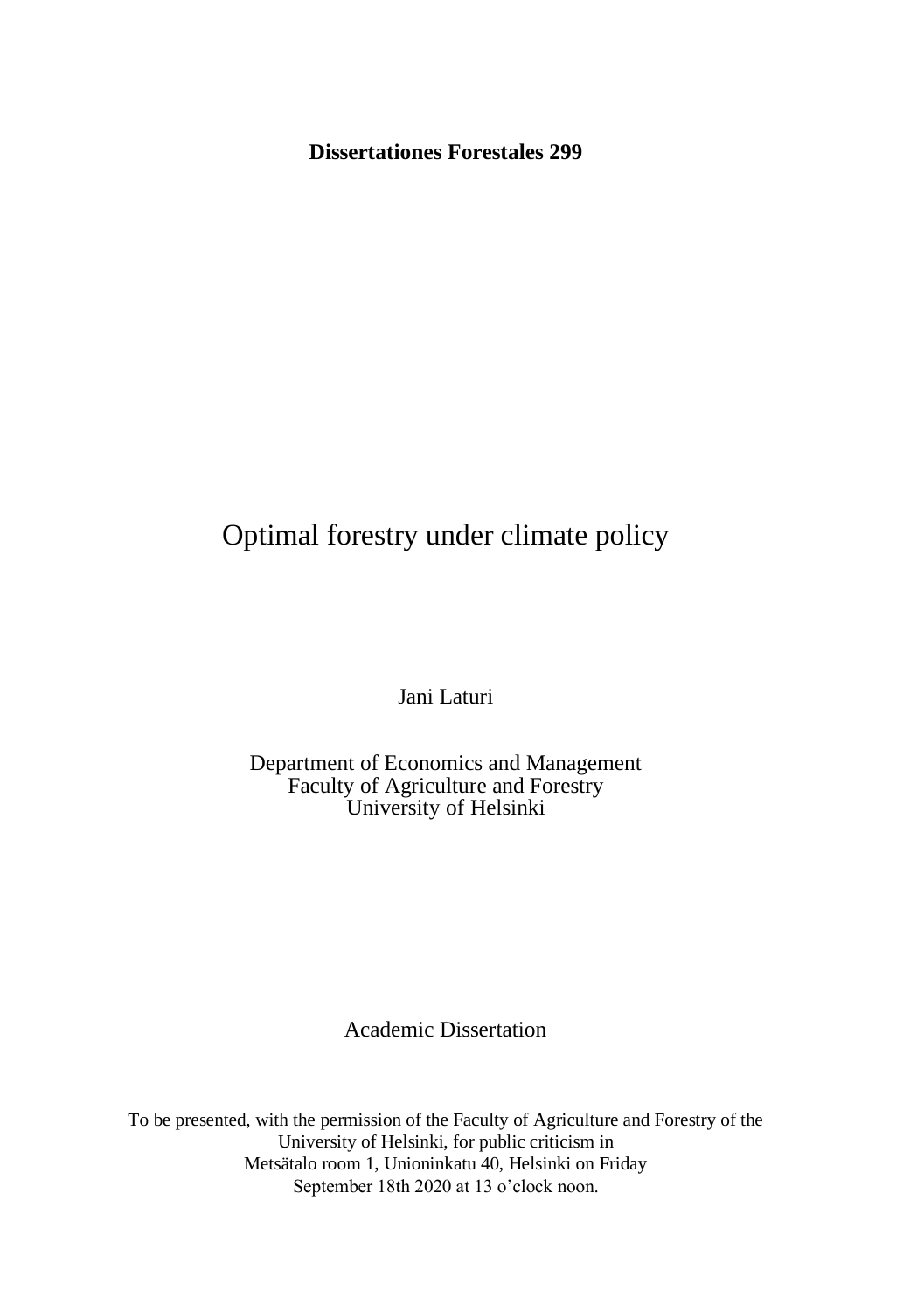*Title of dissertation*: Optimal forestry under climate policy

*Author:* Jani Laturi

*Dissertationes Forestales 299* 

<https://doi.org/10.14214/df.299> Use licence [CC BY-NC-ND 4.0](https://creativecommons.org/licenses/by-nc-nd/4.0/)

*Thesis supervisors:*  Professor Markku Ollikainen Department of Economics and Management, Faculty of Agriculture and Forestry University of Helsinki, Finland

Professor Jussi Uusivuori Luonnonvarakeskus Luke, Finland

*Pre-examiners:*  Professor Peter Deegen Technische Universität Dresden, Institute of forest economics and forest management planning, Germany

Research engineer, PhD Sylvain Caurla French National Institute for Agricultural Research - INRA, Forest economy observatory, France

*Opponent:*  Professor Ljusk Ola Eriksson Swedish University of Agricultural Sciences, Department of Forest Research Management, Umeå, Sweden

ISSN 1795-7389 (online) ISBN 978-951-651-688-5 (pdf)

ISSN 2323-9220 (print) ISBN 978-951-651-689-2 (paperback)

*Publishers:*  Finnish Society of Forest Science Faculty of Agriculture and Forestry of the University of Helsinki School of Forest Sciences of the University of Eastern Finland

*Editorial Office:* Finnish Society of Forest Science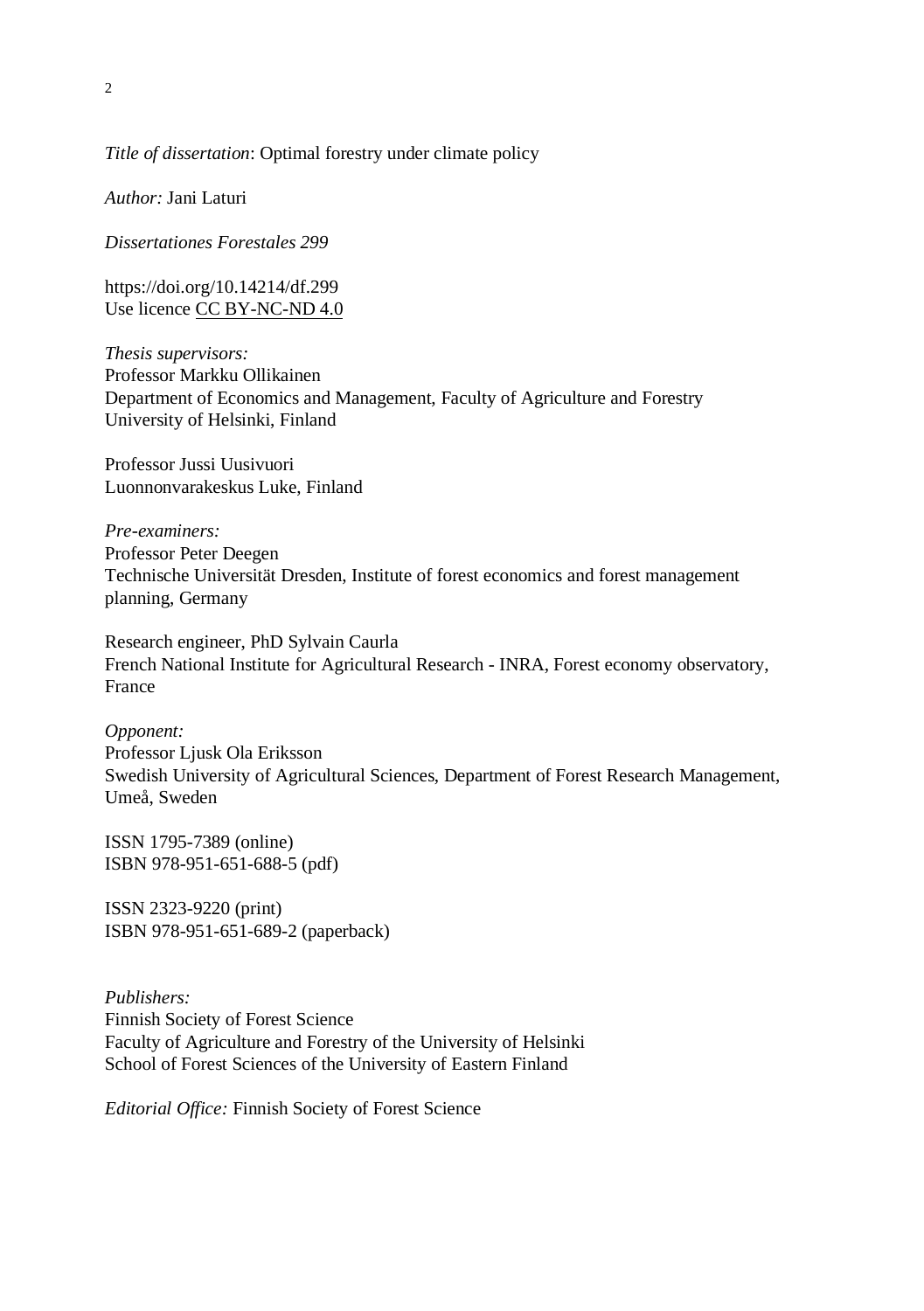### <span id="page-2-0"></span>**ABSTRACT**

Climate change mitigation aims to reduce greenhouse gases in the atmosphere. Forest mitigates climate change by accumulating atmospheric carbon to biomass. This biomass can be used to various products which also act as a carbon sink. Carbon sequestration is the opposite of carbon emission, but not fully. Forest carbon storages are uncertain and temporal but the role of forests as temporary carbon storages still has value. However, climate policy must take this into account both in the implementation of policies and in the valuation of carbon sinks.

The thesis consists of four articles and a summary chapter. Articles represent different perspectives of the forest sector and the use of forests and wood products to mitigate climate change. They cover the use of forests from the growth of trees to the use of wood products.

In the first article we analyze with an age-class model how forest owners will change their forest management if there is a subsidy based on the forest carbon storage. The results show that enhancing investments for forest growth increases and that forest rotation will be longer. We also investigate how subsidies for silvicultural investment will affect carbon sequestration of the forest. The second article analyses wood consumption and HWP carbon stock in Finland until 2050. The main HWP carbon pool consists of products made of sawn wood. The HWP carbon pool in Finland seems to increase until 2050 even in the case of decreasing consumption of sawn wood. The third article deals with optimal forest management where the growth of the forest is described by a size-class model. The results show a feature on size-classified matrix models that significantly reduces the comparability of forest management results of these models. The optimal thinning intensity and rotation length of forest are highly dependent of the specification of the model. The fourth article analyzes the existing climate policy for forestry in the EU. Because the policy only applies to one period, we can use a simple two-period model to describe the impact of the policy. The results show that constraints on current climate policy design reduce the potential of using forests to mitigate climate change.

The framework in the summary of the articles complements the conclusions in the articles and builds a view towards a more comprehensive conclusion for governance of forest sector to mitigate climate change.

**Keywords**: forest economy, rotation, carbon, matrix model, age-class model, reference level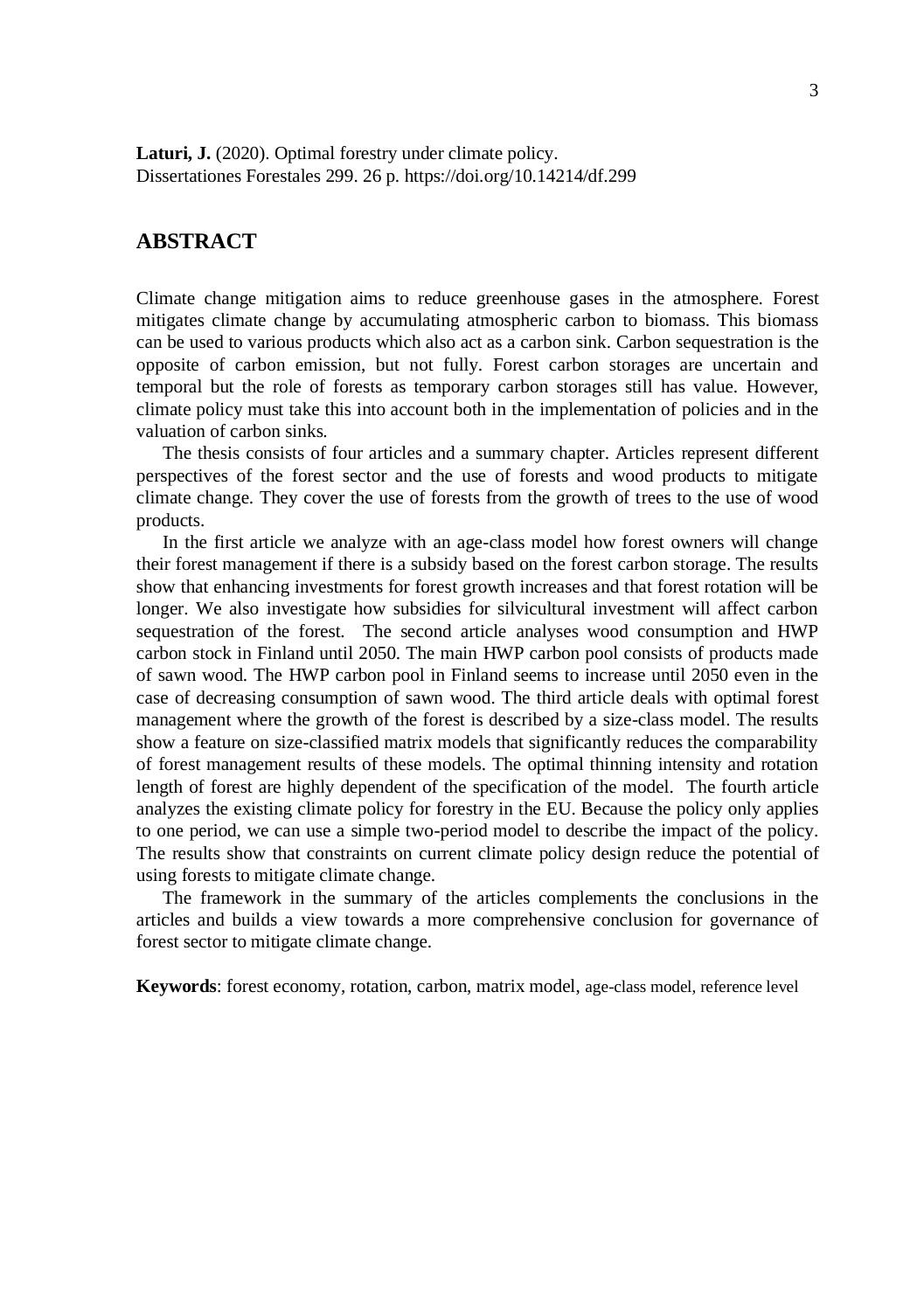### <span id="page-3-0"></span>**ACKNOWLEDGEMENTS**

I wish to thank my supervisors: professors Markku Ollikainen and Jussi Uusivuori. I thank Markku for the excellent teaching through my master's and doctoral studies. Jussi has been an easily accessible supporter, listener and commentator and has created opportunities to take this process forward. I am also grateful to Jussi for the encouragement to do this thesis.

I thank Professor Peter Deegen and Dr. Sylvain Caurla for pre-examining the thesis. Sincere thanks to Professor Ljusk Ola Eriksson for agreeing to be my opponent at the defense.

I am grateful to my co-authors Jussi Lintunen, Jarmo Mikkola and Sini Niinistö for their expertise and collaboration. Special thanks go also to Johanna Pohjola, Aapo Rautiainen, Hanna-Liisa Kangas for discussions and comments during the project. In addition, thanks to all of them and other colleagues for the discussions at lunch, coffee and on free time.

I acknowledge funding from the Metsämiesten Säätiö Foundation and Academy of Finland. I thank Natural Resources Institute Finland (Luke) for its support and opportunity to do this work.

Thanks to my family and friends for their encouragement. In particular, I want to thank Suvi and Iisa for the joy they brought during the process.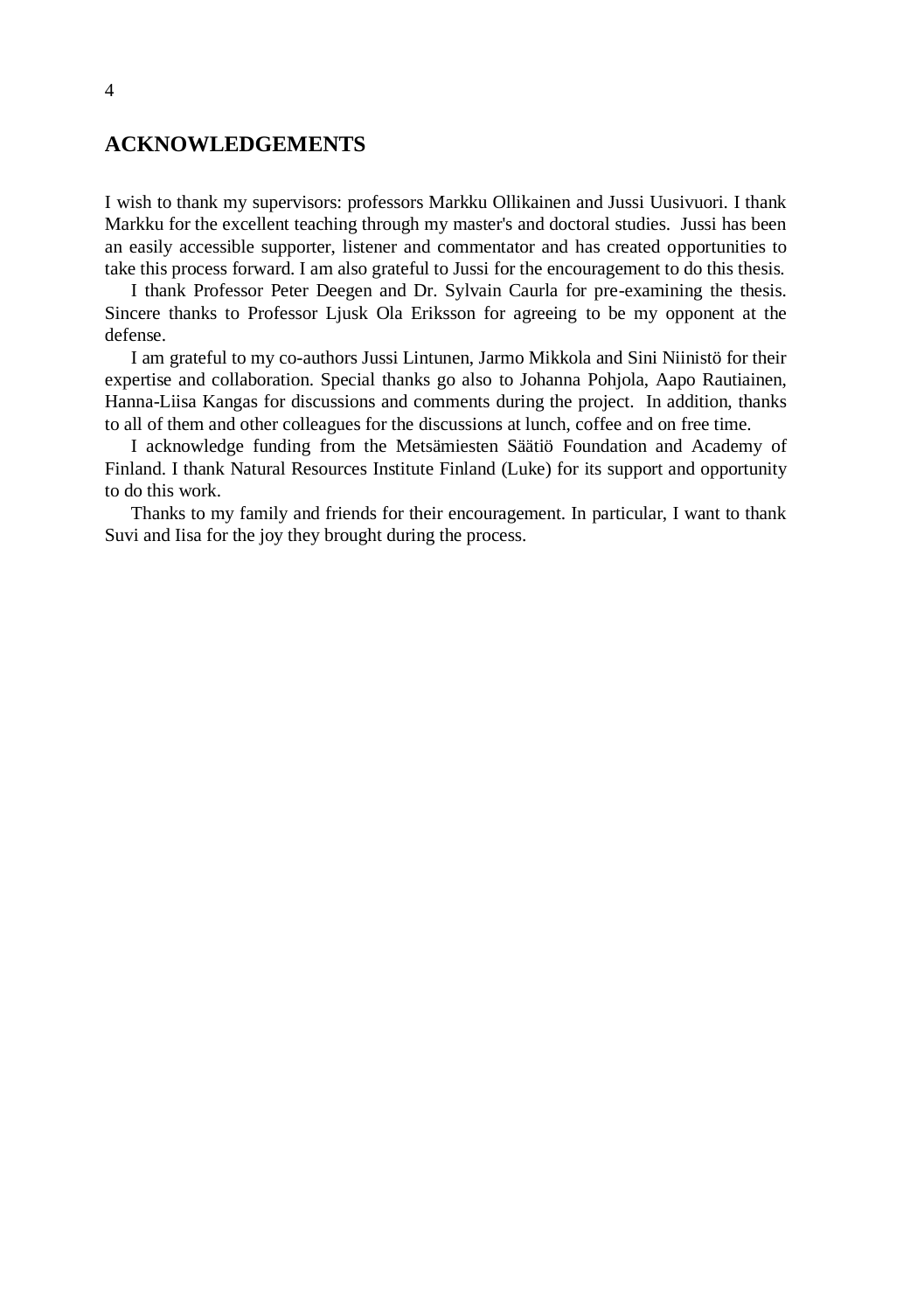### <span id="page-4-0"></span>**LIST OF ORIGINAL ARTICLES**

This thesis is based on the original papers listed below, which are referred to in the text by their Roman numerals. These papers **I–IV** are reprinted with kind permission of the publishers.

- **I.** Uusivuori, J.& Laturi, J. 2007. Carbon rentals and silvicultural subsidies for private forests as climate policy instruments. Canadian Journal of Forest Research 37(12): 2541–2551. <https://doi.org/10.1139/X07-071>
- **II.** Laturi, J., Mikkola, J. & Uusivuori, J. 2008. Carbon reservoirs in wood products-inuse in Finland: current sinks and scenarios until 2050. Silva Fennica 42(2): 307–324. <https://doi.org/10.14214/sf.259>
- **III.** Laturi, J., Lintunen, J., Niinistö, S. 2012. Specification of a Size-Classified Matrix Model: The Effects on Growth Predictions and Economically Optimal Harvesting Regimes. Forest Science 58(6): 592–605. http://dx.doi.org/10.5849/forsci.11-011
- **IV.** Laturi, J., Lintunen, J. & Uusivuori, J. 2016. Modeling the Economics of the Reference Levels for Forest Management Emissions in the EU. Climate Change Economics 7(03), 1650006. <https://doi.org/10.1142/S2010007816500068>

The contribution of Jani Laturi to the studies included in this thesis was as follows:

#### **Summary**: Jani Laturi (JL) wrote the summary

Study **I**: JL was responsible for the numerical analysis of the study. JL also participated in the planning and writing of the analytical part of the study.

Study **II**: JL participated in the planning of the study. JL assumed main responsibility for the analysis and writing of sections 1, 3 and 4.2-6 of the article.

Study **III**: The authors jointly planned the study. JL participated in numerical analysis, introduction, results and discussion sections of the study.

Study **IV**: The authors jointly planned the study. JL was primarily responsible for the sections 1, 3 and 4 of the article.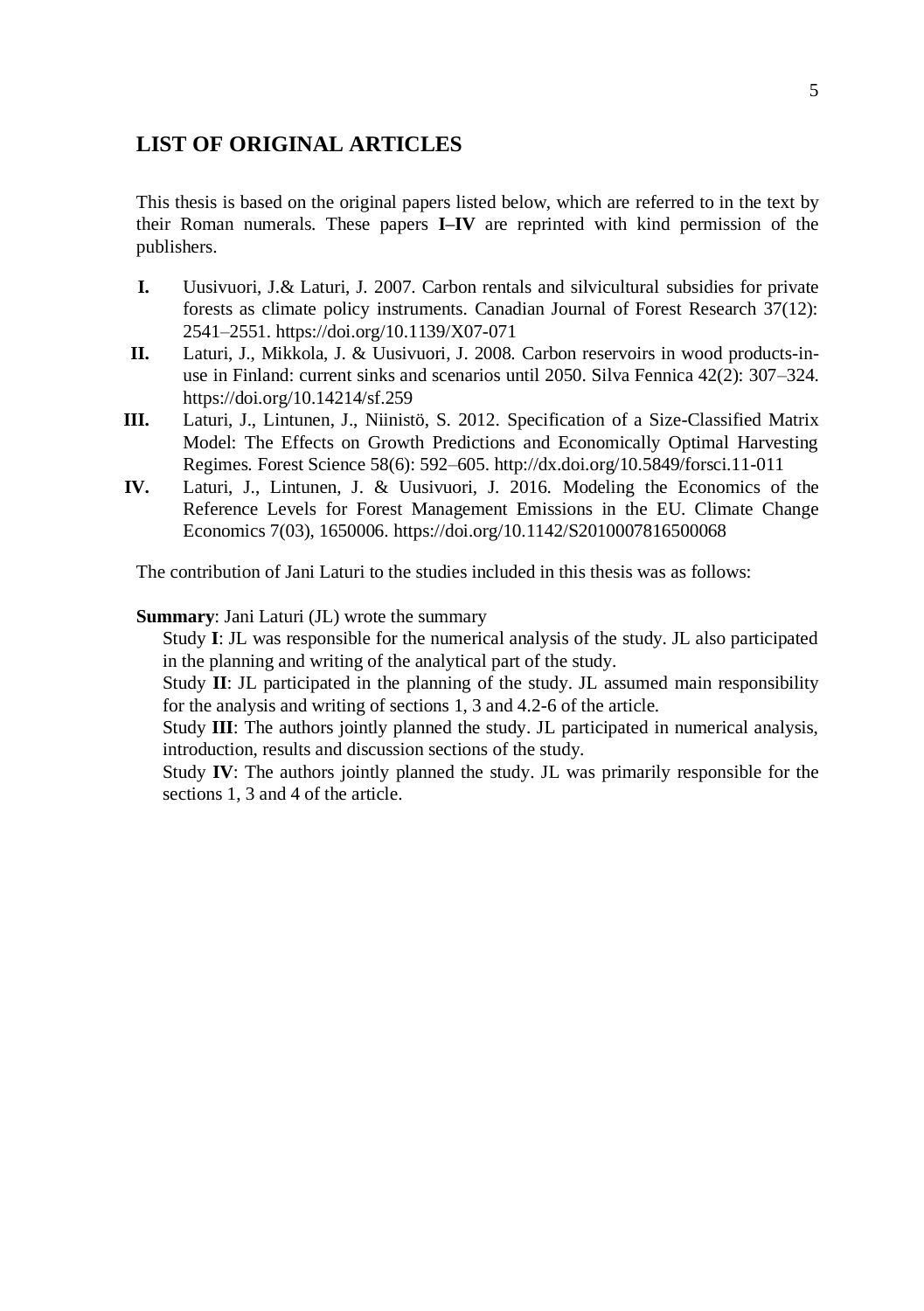## **TABLE OF CONTENTS**

| 2 FRAMEWORK FOR THE FOREST AND ENVIRONMENTAL ECONOMICS 9<br>Article I Uusivuori and Laturi: Carbon rentals and silvicultural subsidies for private<br>Article II Laturi, Mikkola and Uusivuori: Carbon reservoirs in wood products-in-use in<br>Article III Laturi, Lintunen and Niinistö: Specification of a size-classified matrix model:<br>the effects on growth predictions and economically optimal harvesting regimes 20<br>Article IV Laturi, Lintunen and Uusivuori: Modeling the economics of the reference |  |
|-----------------------------------------------------------------------------------------------------------------------------------------------------------------------------------------------------------------------------------------------------------------------------------------------------------------------------------------------------------------------------------------------------------------------------------------------------------------------------------------------------------------------|--|
|                                                                                                                                                                                                                                                                                                                                                                                                                                                                                                                       |  |
|                                                                                                                                                                                                                                                                                                                                                                                                                                                                                                                       |  |
|                                                                                                                                                                                                                                                                                                                                                                                                                                                                                                                       |  |
|                                                                                                                                                                                                                                                                                                                                                                                                                                                                                                                       |  |
|                                                                                                                                                                                                                                                                                                                                                                                                                                                                                                                       |  |
|                                                                                                                                                                                                                                                                                                                                                                                                                                                                                                                       |  |
|                                                                                                                                                                                                                                                                                                                                                                                                                                                                                                                       |  |
|                                                                                                                                                                                                                                                                                                                                                                                                                                                                                                                       |  |
|                                                                                                                                                                                                                                                                                                                                                                                                                                                                                                                       |  |
|                                                                                                                                                                                                                                                                                                                                                                                                                                                                                                                       |  |
|                                                                                                                                                                                                                                                                                                                                                                                                                                                                                                                       |  |
|                                                                                                                                                                                                                                                                                                                                                                                                                                                                                                                       |  |
|                                                                                                                                                                                                                                                                                                                                                                                                                                                                                                                       |  |
|                                                                                                                                                                                                                                                                                                                                                                                                                                                                                                                       |  |
|                                                                                                                                                                                                                                                                                                                                                                                                                                                                                                                       |  |
|                                                                                                                                                                                                                                                                                                                                                                                                                                                                                                                       |  |
|                                                                                                                                                                                                                                                                                                                                                                                                                                                                                                                       |  |
|                                                                                                                                                                                                                                                                                                                                                                                                                                                                                                                       |  |
|                                                                                                                                                                                                                                                                                                                                                                                                                                                                                                                       |  |
|                                                                                                                                                                                                                                                                                                                                                                                                                                                                                                                       |  |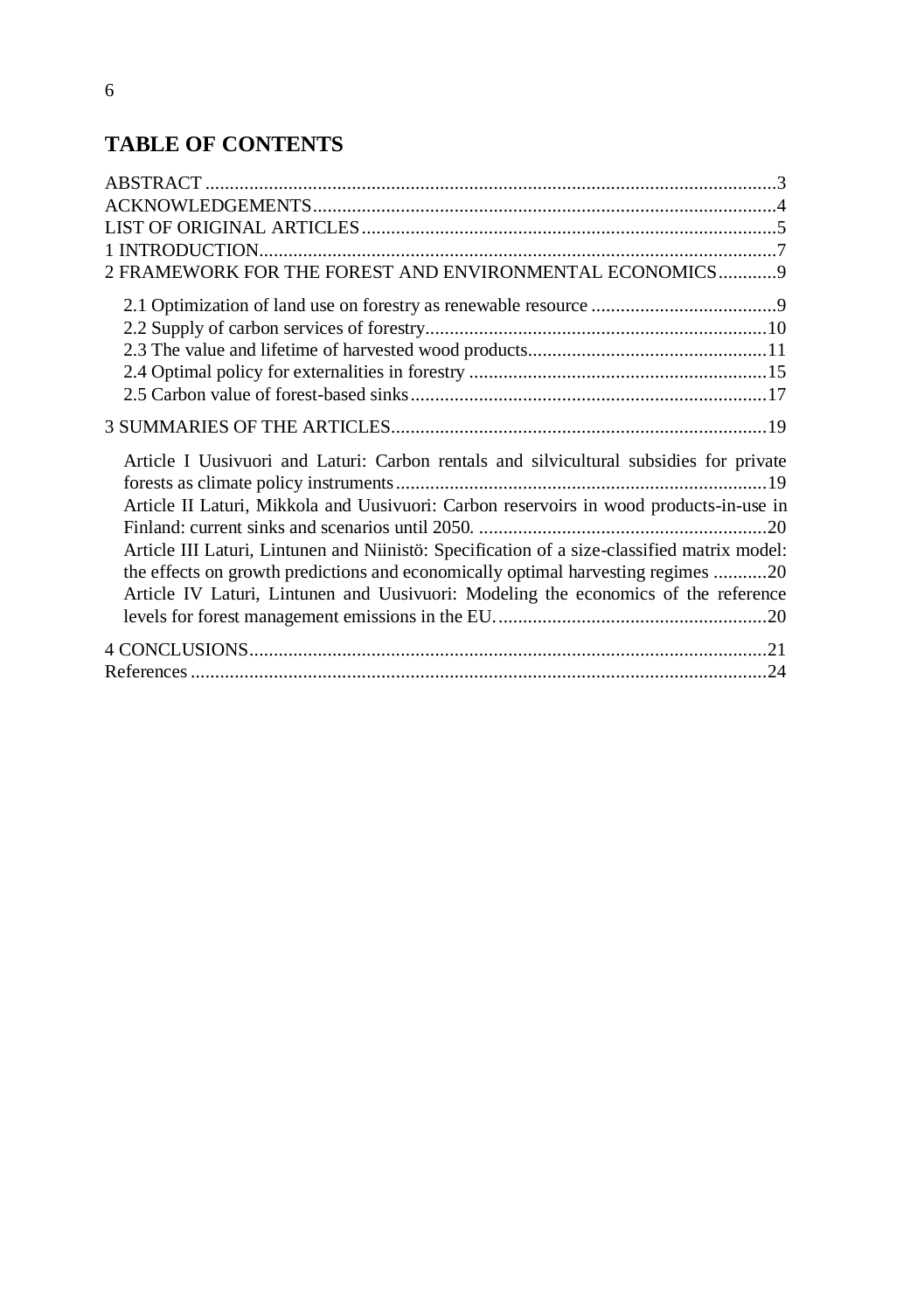### <span id="page-6-0"></span>**1 INTRODUCTION**

There is an excess of carbon dioxide  $CO<sub>2</sub>$  in the atmosphere today compared to preindustrial time. The reasons for this excess are the emissions from human activities such as the use of fossil fuels and deforestation. Although carbon dioxide is a natural part of life cycle on Earth, atmospheric  $CO<sub>2</sub>$  influences the climate around the globe. Both theoretical results and empirical evidence indicate that higher atmospheric concentrations of  $CO<sub>2</sub>$ increase the radiative forcing and energy balance of climate system (IPCC 2013; Feldman et al. 2015). The warming of Earth's surface since the mid-20th century has also been observed. The dominant cause for the warming is the increased  $CO<sub>2</sub>$  and other greenhouse gas levels in the atmosphere (IPCC 2013).

The reason to be concerned of the increasing warming is its negative effect on the wellbeing of humans. For the policymakers, Intergovernmental Panel on Climate Change (IPCC 2018) lists 25 potential negative impacts and associated risks of stronger climate change than 1.5 Celsius. Two thirds of the effects mentioned in this list have direct effects on humans or human activity or have an effect on ecosystem services to humans. Even that climate change seems to have a relative straight effect on human welfare, the estimated costs of emission of one ton of carbon dioxide  $CO<sub>2</sub>$  into the atmosphere has a wide range of \$2-\$1000 (e.g. Tol 2005; NASEM 2017; Ricke et al. 2018). One tree in a typical boreal forest on wood production can store carbon equivalent over a ton of carbon dioxide. Clearly, given that a standing tree may have an external value equivalent to hundreds of dollars, optimal forest management changes if this externality is taken into account.

Forest management for wood production, especially in boreal forests, consists mainly of waiting. Periods of inactivity in optimal forestry are typically over 10 years (e.g. Tahvonen et al. 2013; Äijälä et al. 2019). In the Finnish forest management guidelines, the average annual administrative cost per hectare is estimated to be  $11 \text{ E/ha}^{-1}$  year<sup>-1</sup> in the cases where forest rotation is 70 years, with forest management activities on six calendar years during the rotation (Äijälä et al. 2019). This feature is not present only in even-aged forestry; long periods of inactivity are also associated with uneven-aged forestry (e.g. Kuuluvainen et al. 2012). The high fixed cost of harvesting is one of the main reasons for long cycles in harvesting. It can be said that small annual costs and few higher costs and revenues characterize the ownership of boreal forest. In addition, forest management optimization is mainly capital management. However, besides timber production, forests provide other ecosystem services too. The preference of forest owners defines how these other ecosystem services will affect the forest management (e.g. Favada et al. 2009).

The climate benefits related to  $CO<sub>2</sub>$  of wood accumulate from storage of carbon. By adding this kind of passive benefit to maximizing of rarely operated actions as in wood production, will bring out very long-lasting effects. The forest is basically carbon storage and there is a win-win situation related to the increase of the volume of trees and decreasing atmospheric carbon. In that sense, if expected harvesting leads to the increase on silviculture and growth of trees today, future harvesting of those trees could mitigate climate change. However, we have scarce resources and thus benefits from this win-win situation are limited, the limiting factor being the opportunity cost of capital. Due to capital intensity and amenity preferences on forestry it is not clear when to move from win-win to win-lose situation and that is when the forest owner's benefits really begin to decline. For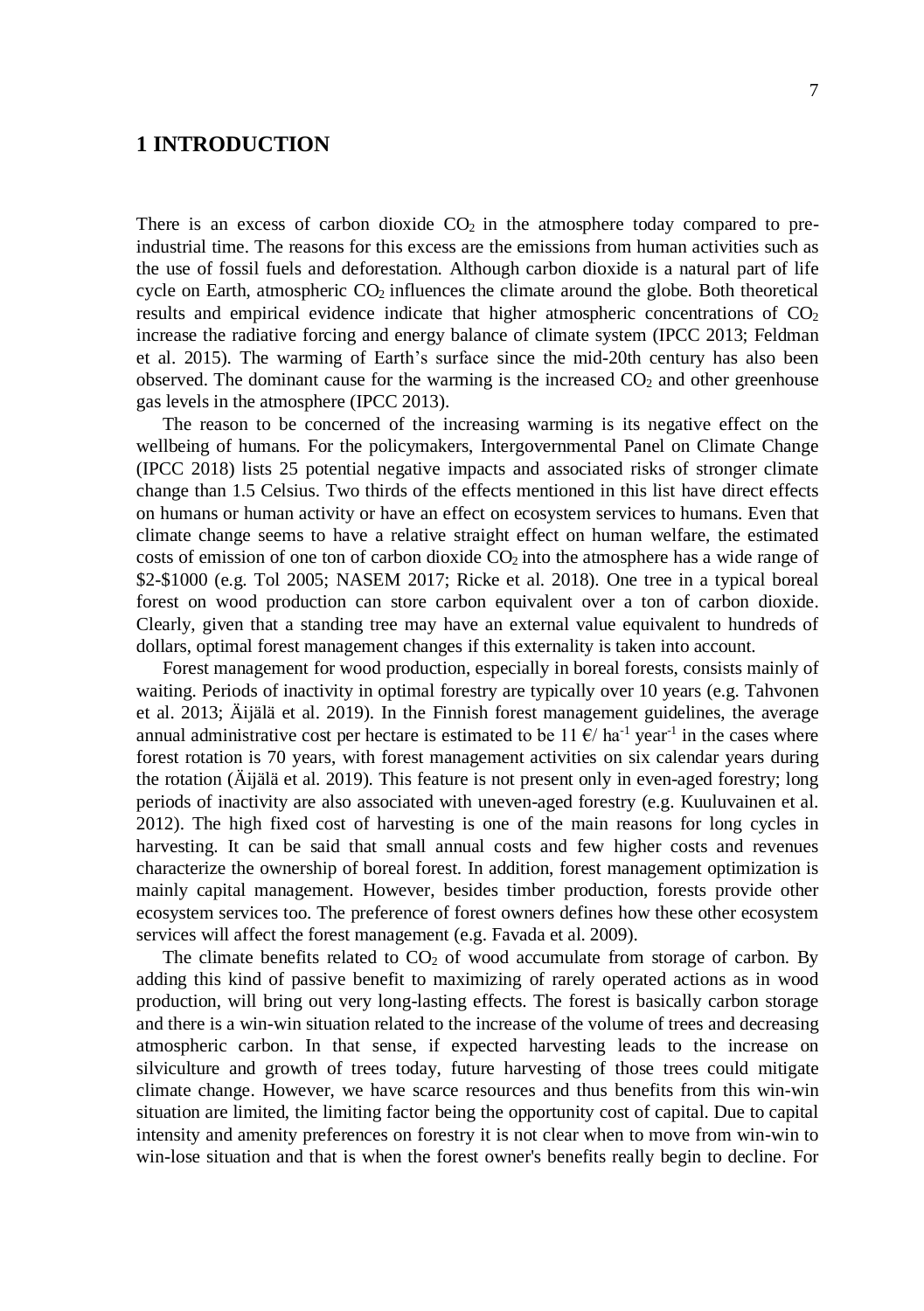the policy makers it seems to be easier to make decisions on win-win situation than on the win-lose situation (Morrison-Saunders and Pope 2013).

From the point of view of climate policy, it is efficient to take advantage of the feature of forests acting as a carbon sink. However, forests are a heterogeneous renewable resource competing with other land uses. Heterogeneity is not a feature limited to forest habitats but extends to forest owners, users and end products. Thus, determining of the effective climate policy for this positive externality is complex.

This thesis examines optimal forestry under climate policy from multiple angles, which can be condensed in three research questions. *First, how to trade-off forest carbon sinks in forest against economic benefits from harvesting?* I focus separately on carbon sink of the standing wood stock in forest (article I) and extend the analysis on the use of harvested timber in the sink of wood products (article II). Second, *how a carbon subsidy on forest sinks as an economic incentive and the national reference levels for carbon sequestration as nation-wide constraints affect forest management and promote climate change mitigation*? Carbon subsidies are the topic of article I and the role of forest reference level is examined in article IV. Third, what role *do the model description of forest, silviculture and age structure play when defining climate policy for forestry?* This topic runs through articles I, III and IV and is the main theme in article III.

In article **I,** we used an age-class model with endogenous growth to analyze how forest owners will change their forest management if there is a subsidy based on the forest carbon storage. The results show that enhancing investments for forest growth increases and that forest rotation will be longer. Due to the actions, carbon sinks grow. With the low enough carbon subsidies, the optimal rotations of forests move towards maximum sustained yield (MSY) rotation. Thus, timber production increases and the possibilities to produce carbon storage on the harvested wood products (HWP) increases. However, with high enough carbon subsidies the effect is opposite: the optimal rotations of forests move so far over the MSY rotation that supply of timber and possibilities to produce HWP's will decrease.

Article **II** analyses wood consumption and HWP carbon stock. The main HWP carbon pool consists of products made of sawn wood. In Finland the current wood products stock, e.g. wooden houses, is still increasing. Thus, the HWP carbon pool in Finland seems to increase until 2050 even in the case of decreasing scenario of wood consumption. Because consumers make consumption and disposal decisions of HWP's the political governance could be targeted at them. Such a carbon subsidy policy results in both similar and different effects for HWP pool as compared to forest carbon storage. In forests, carbon subsidy increases silvicultural investments and thus carbon stock increases. On the case of HWP carbon subsidy increases used amount of wood on products. However, the lifetime of products, i.e. carbon pools, may shorten which is an opposite effect to the one in the forest case where carbon subsidy tends to lengthen the rotation.

At least since the van Kooten et al. (1995) article it has been clear that subsidy to forest carbon could create a way to mitigate climate change in forestry. However, as the results of article **I** imply, policy for existing forests may create a significant short-term market shock for round wood. Policy implications have been analyzed further, e.g. Pohjola et al. (2018), with a partial equilibrium model. Although endogenous prices, i.e. market prices, and investments on production capacity moderate the market outcomes, the short run shock can last for decades.

For many industrialized countries, forests have been a major carbon sink for decades (e.g. Gold 2003; Bellassen et al. 2011). Accepting these sinks in national carbon accounting appears to be a way to gain carbon credits. To avoid windfall profits, policy benefits from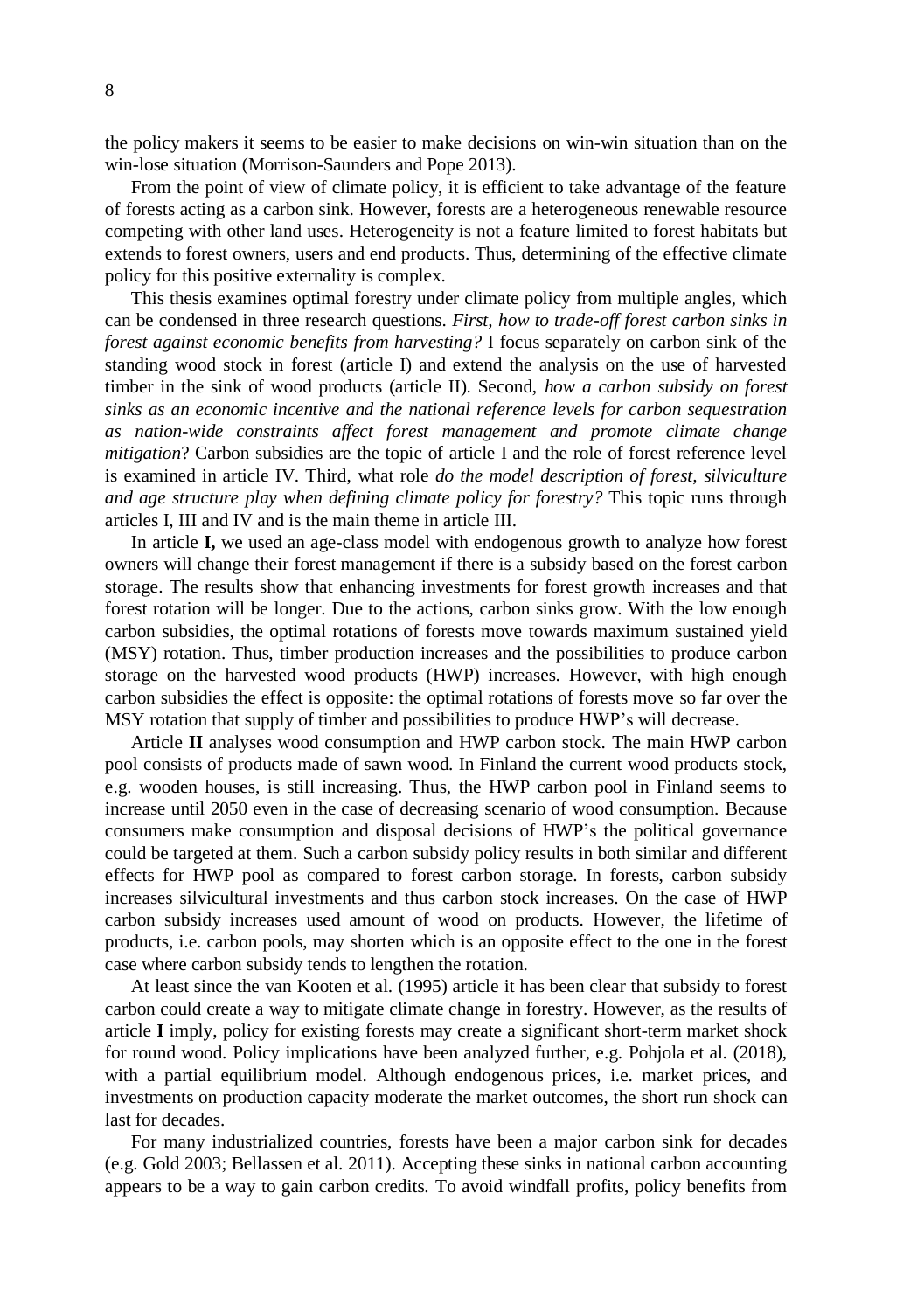forest management have been limited by introducing reference levels (RL) for carbon sequestration (United Nations 1998; UNFCCC 2008 and 2011a). In order to determine the correct RL for the carbon sinks, forest growth and current management must be assessed.

Article **III** deals with optimal forest management. The forest owner is not expected to receive any benefits other than income from wood production. Growth of the forest is described by a size-class model. Size-class models are typically utilized in the case of uneven-aged forestry, but they can be used for describing even-aged forestry as well, as in article **III**. The results show a feature that significantly reduces the comparability of forest management results with size-classified matrix models. The economic optimization takes place in a context where the optimal thinning intensity and rotation length are highly dependent of the specification of the model. Sensitivity analysis can reduce uncertainty, but it cannot be removed.

In article **IV** we analyzed the existing climate policy for forestry in EU. The policy is based on reference levels (RL) for carbon emissions on managed forest land. These estimates are business as usual predictions and are estimated separately for each EU country. Greenhouse gas emissions and sinks resulting from forest management are compared against the reference levels during the second commitment period (2013–2020) of the Kyoto Protocol. Because the RL-policy only applies to one period, we can use a simple two-period model to describe the impact of the policy. The results show that constraints on climate policy design reduce the potential of using forests to mitigate climate change.

Articles **I-IV**, which are independent, represent different perspectives of the forest sector and the use of forests and wood products to mitigate climate change. They cover the use of forests from the growth of trees to the use of wood products. The following framework complements the conclusions in the articles and builds a view towards a more comprehensive conclusion for governance of forest sector to mitigate climate change.

### <span id="page-8-0"></span>**2 FRAMEWORK FOR THE FOREST AND ENVIRONMENTAL ECONOMICS**

#### <span id="page-8-1"></span>**2.1 Optimization of land use on forestry as renewable resource**

Food and Agriculture Organization of the United Nations (FAO) defines a forest as a land area over 0.5 hectares where trees are expected to reach a height of at least 5 meters and where the canopy cover will be over 10 % (MacDicken 2014). In addition, urban or agricultural lands are not counted as a forest. The FAO definition mentions all the necessary elements to determine the optimal forest management and the value of forest land. It separates the land and tree cover into own categories. First, there must be a concrete place where trees are expected to grow. Also, to keep a particular piece of land forested, the value of forestry must be greater than other potential forms of land use, i.e. forestry is practiced up to the point where it produces the greatest plausible benefit to the landowner. Secondly, it must be possible to assume that trees will reach sufficient length and density. In other words, there must be some description of how the forest grows. 170 years ago, Martin Faustmann (1849) solved how to determine the value of a forest land  $V_F$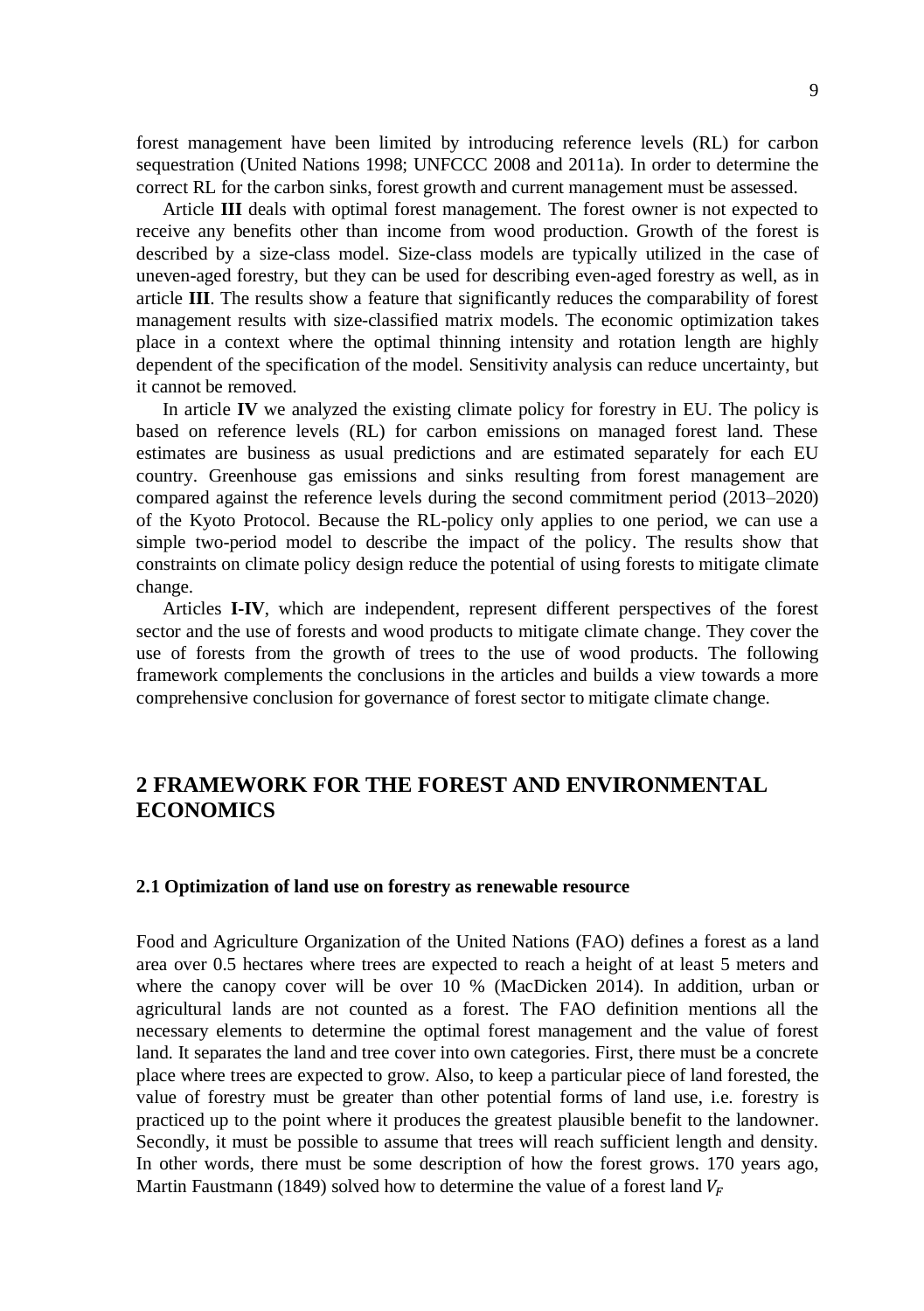$$
V_F(t) = \frac{p_W f(t)e^{-rt} - k}{1 - e^{-rt}},
$$
\n(1)

Where timber price is  $p_w$ , regeneration cost of bareland is k, rotation length is t and market interest rate is  $r \ge 0$ . The growth of forest is a function  $f(t)$  of time with  $f'(t) > 0$ , and  $f''(t) < 0, t > \hat{t}$  where  $\hat{t}$  is the inflection point after the convex part of the growth function related to young forests. The fundamental idea of Faustmann formula is the alternative return for both the above-mentioned elements, i.e. trees and land. The value of the forest land can be determined as a series of incomes that are repeated to infinity. Net profits from one rotation  $p_W f(t) e^{-rt}$  – k are converted to land value by dividing them by periodical discounted rate  $1 - e^{-rt}$ . Pressler (1869) solved how to maximize the value of the forest land using the Faustmann formula. The land value is maximized with rotation  $T^0$ , when value growth of forest equals the alternative return of the sum of values of standing timber and bareland.

$$
p_W f'(T^0) = r(V_F(T^0) + pf(T^0)).
$$
\n(2)

The Faustmann formula eq.1 and its maximizing condition eq.2 represent the case of land use on the identical renewable resource with the same growth function. It is also assumed that the surrounding world, such as prices and costs, does not change. Thus, the optimal use of natural resources remains unchanged indefinitely. In other words, if it is optimal to do the harvest at this period, in the future, when the renewable resources are in the same state, it is best to redo the harvest. However, Faustmann condition eq.2 can be used to maximize one rotation problem too with alternative land use and value for bareland  $V_F(T^0)$ . If the alternative land use does not meet the definition of forest, then we are no longer dealing with a forest management problem, but with a problem of deforestation.

#### <span id="page-9-0"></span>**2.2 Supply of carbon services of forestry**

As the forest is a complex system with multiple ecosystem services there is a need for diverse valuation methods to augment the Faustmann formula. Richard Hartman's much referred article, "The harvesting decision when a standing forest has value", was published in 1976. As the title suggests, both values, timber harvesting and standing value of forest, are noted in the same formula. Value of timber production in this so-called Hartman formula is equivalent to that of the Faustmann formula. The value of standing forest is a function of the age of forest  $F(s)$ . Net present value of standing forest over one rotation is  $\int_0^t F(s) e^{-rs} ds$ . The net present value of timber production and standing forest can be calculated from the infinite series of rotations as in Faustmann formula. The value  $V_H(t)$  of a forest stand by Hartman formula is:

$$
V_H(t) = \frac{p_W f(t)e^{-rt} - k + \int_0^t F(s)e^{-rs}ds}{1 - e^{-rt}}.
$$
\n(3)

By reordering, for the first order condition for maximization of  $V_H(t)$ , we get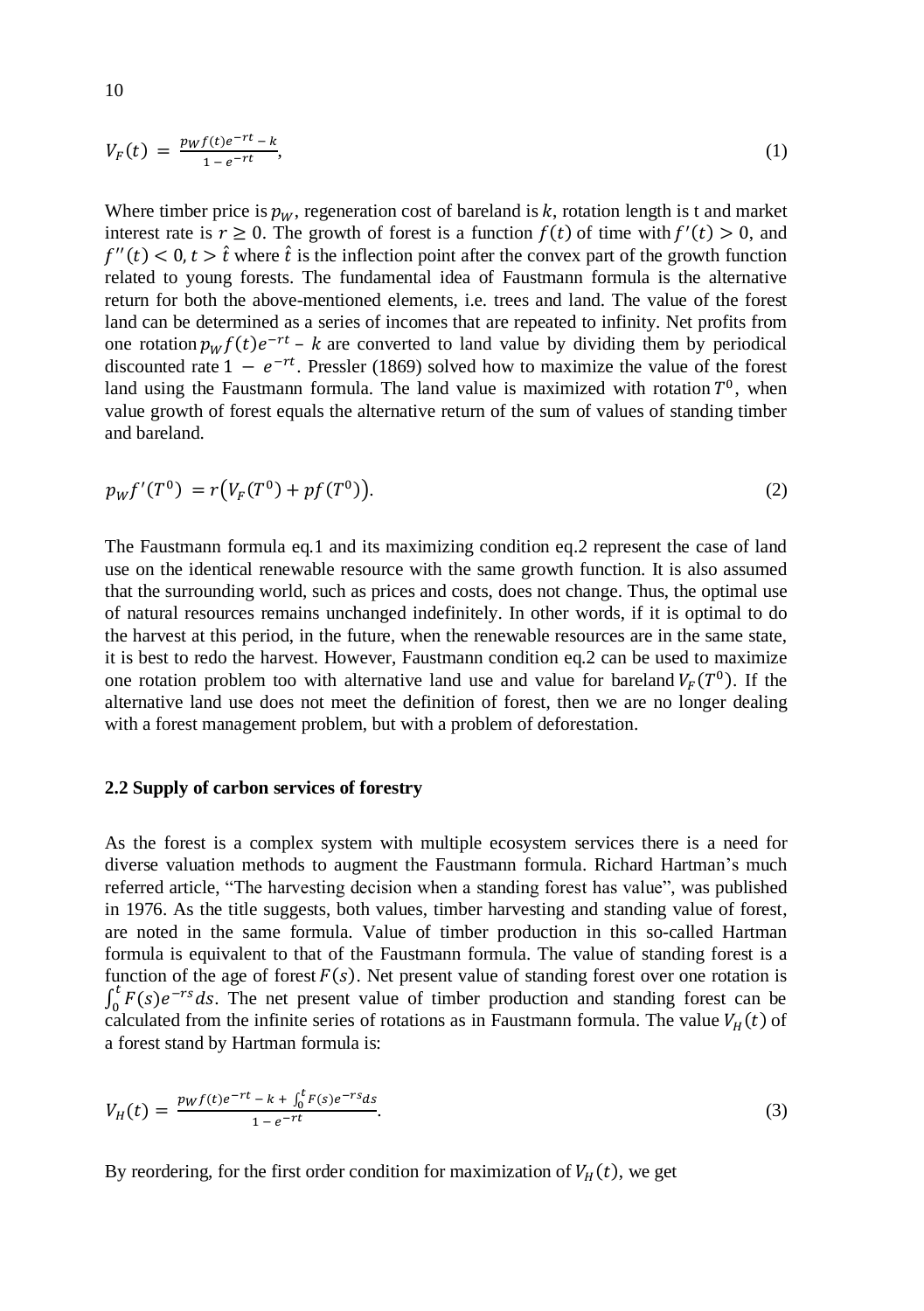$$
p_W f'(t) + F(t) = r(V_H(t) + pf(t)).
$$
\n(4)

If the value of standing timber increases with the rotation age of the stand  $F'(s) > 0$ , then optimal rotation length will be longer than the Faustmann rotation.

Van Kooten et al. (1995) extended the Hartman model by including the value of carbon changes in the standing forest and the benefit of carbon stored in the long-lived wood products. They valued carbon sequestration as a biomass change over the rotation, i.e., their model is consistent with a situation where the government purchases forest carbon sinks (subsidy) and sells emission allowances (tax) in connection with logging. However, their formulation of the problem based on forest biomass change is equivalent with the formulation based on rental payment for standing timber  $rf(s)$  as,

$$
V_K(t) = \frac{\left[ (p_W + \alpha \beta p_C) f(t) e^{-rt} - k + \alpha p_C \int_0^t r f(s) e^{-rs} ds \right]}{(1 - e^{-rt})},\tag{5}
$$

where  $\alpha$  and  $p_c$  are carbon content of timber and constant carbon emission price respectively. So called pickling factory  $\beta$  is the share of harvested timber which is used for long- lasting wood products (HWP). At the harvesting moment, the forest owner is granted a type of subsidy, given by  $\alpha\beta p_c$  to produce HWP. Lintunen et. al (2016) analyzed the market outcomes of the systems based on either the rental payment or a payment for biomass change. They found that those outcomes are equal under perfect capital markets and rational expectations over carbon price. Those assumptions are assumed to be present in the analysis of van Kooten et al. (1995) study.

The van Kooten's formula assumes constant pickling factor  $\beta$ . If  $\beta$  is defined so that it depicts the lifetime carbon storage of the HWPs, then, according to the formula, forest owner receives the full benefit from carbon capture of the HWP's. This raises the question whether those benefits should go to the forest owner or to someone else (see e.g. Sedjo  $\&$ Sohngen 2012). Production of HWP's requires logging, which causes immediately reduction in the carbon stock in the forest. In the longer term, these products turn into waste. Economic analysis provides a way to look at the balance between these stocks over time (e.g. Price & Willis 2011). In article **II** the lifetimes of HWP's in Finland are analyzed with statistics. However, HWP owners as well as forest owners can influence their respective carbon storages. In that case, the decision of the owner of the HWP can be illustrated by a variation of the van Kooten model and the model used in article **I**. By allowing endogenous investments for carbon storage, as in article **I**, and by determining its lifetime, as in van Kooten et al. model, all necessary elements are present to optimize HWP use with a subsidy for carbon storage.

#### <span id="page-10-0"></span>**2.3 The value and lifetime of harvested wood products**

Next, I will present a model that complements the climate policy by linking the description of harvested wood products (HWP) carbon storage and the use of wood products. Traditionally, HWP sinks have been described through the amount of wood consumption, as in article II, omitting the preferences as to why these products are consumed. The average decay rates for timber and wood panels in Finland are calculated in article II. Such an average decomposition rate ignores why products are manufactured and consumed. Here I base the analysis on the benefits of the use of wood products. With this analysis it is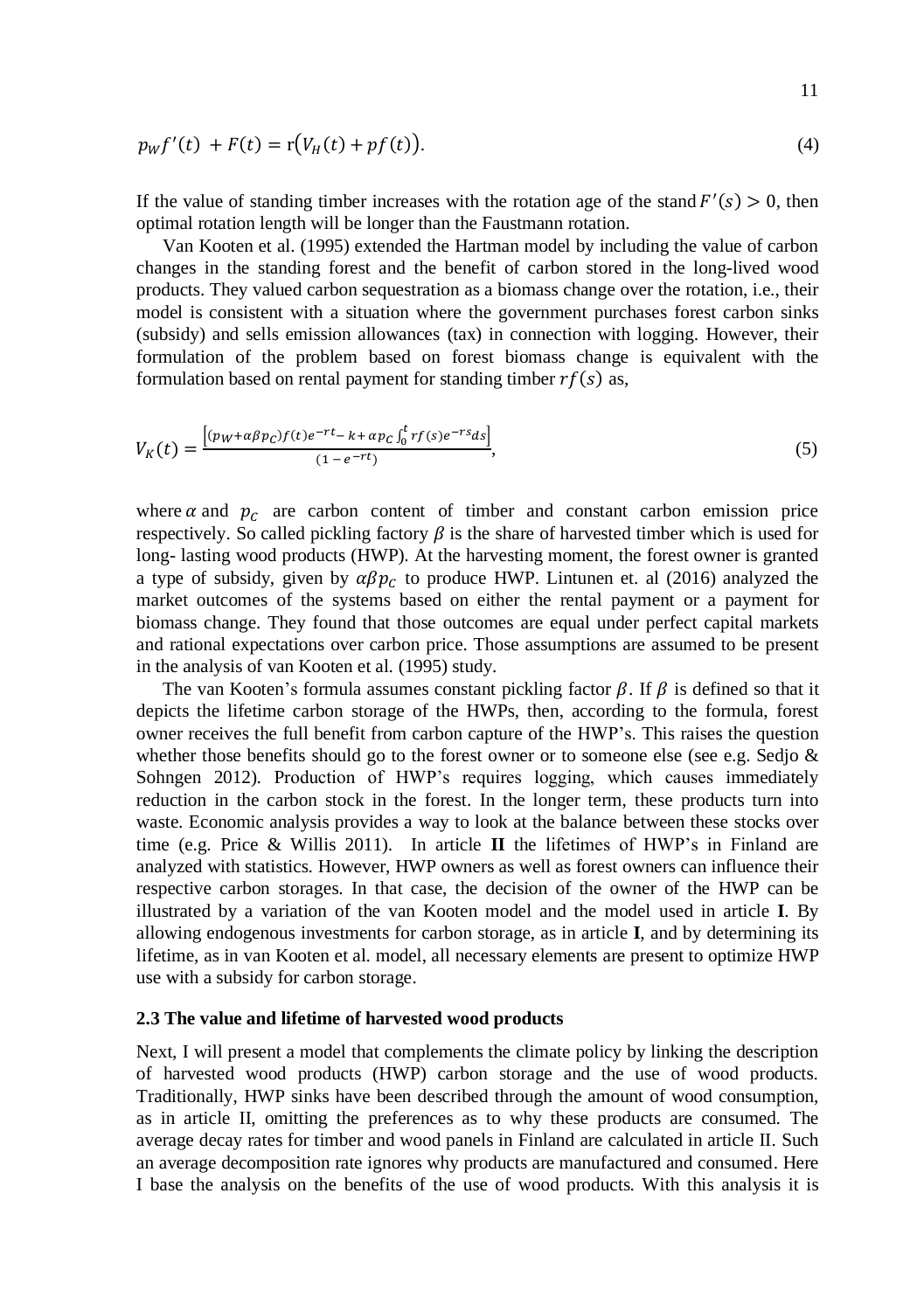possible to look deeply into the lifetime and the amount of wood in products. Consumer preferences and needs determine the purchase of new products and maintenance of the old ones. As consumers can affect the material usage in products and their lifetime, they also determine the carbon sequestration on HWP's. Previous analysis has ignored the relevance of consumers and their possibility to govern the HWP pools.

Assume that a HWP owner maximizes the benefits  $W_{HWP}$  of using wood products over an infinite time horizon by selecting both the optimal size of a product, e.g. a wooden house, and its optimal lifetime. The optimal lifetime defines the age of the product at which it will be replaced by a new product. We assume a concave utility function for the use of the wood product  $B(T, Q)$ , with  $\partial B(T, Q)/\partial T > 0$ ,  $\partial^2 B(T, Q)/\partial T^2 < 0$ ,  $\partial B(T, Q)/\partial Q > 0$  $0, \frac{\partial^2 B(T, Q)}{\partial Q^2}$  < 0,  $\frac{\partial^2 B(T, Q)}{\partial T \partial Q} = 0$  where the utility depends on the lifetime of the product  $T$  and the used amount of wood  $Q$ . The longer the wood product is used, the more it produces benefits but decreasingly in time. The more wood is used for the product, the more it produces benefits, but this slows down unit by unit. The combined production and maintenance costs of the wooden product are denoted by  $C(T, Q)$ , with  $\partial C(T, Q)/\partial T$ 0,  $\frac{\partial^2 C(T, Q)}{\partial T^2} > 0$ ,  $\frac{\partial C(T, Q)}{\partial Q} > 0$ ,  $\frac{\partial^2 C(T, Q)}{\partial Q^2} > 0$ ,  $\frac{\partial^2 C(T, Q)}{\partial T \partial Q} = 0$ . These costs depend on the amount of wood used,  $\hat{O}$  (production costs) and on the lifetime  $\hat{T}$ (maintenance costs). The longer the lifetime is sought, the more expensive the methods must be used. Thus, the second derivative  $\partial^2 C(T, Q)/\partial T^2$  is positive. Because of this, at some point, the marginal cost of increase of lifetime rises faster than interest rates. The

The functions  $B(T, 0)$  and  $C(T, 0)$  are assumed to be separable between the initial amount of the wood and the lifetime of the product. This allows a separable solution *Q\** for the optimal use of wood , for each lifetime.

decay rate for the wood in HWP's is  $\varphi$ .

In eq. 6, the possibility for the carbon rental for the HWP owners are added to the maximizing problem of the HWP user. The value of the total carbon storage benefits  $\int_0^T p_c r a Q e^{-(r+\varphi)s} ds$  over the cycle T of the wood product, is the discounted cumulative rental value of the amount of carbon on the remaining wood.

$$
W_{HWP} = \left[ B(T, Q) - c(T, Q) + \int_0^T p_c r \alpha Q e^{-(r+\varphi)s} ds \right] (1 - e^{-rT})^{-1}.
$$
 (6)

First we solve the optimal amount of wood in HWP for each lifetime of  $T$ . The optimal amount of wood will be conditional on the applied lifetime of the wood products. Taking the derivative of  $W_{HWP}$  with respect to Q, and assuming the existence of an interior solution, leads to a following first order condition

$$
\frac{\partial W_{HWP}}{\partial Q} = \left[ \frac{\partial B(T,Q)}{\partial Q} - \frac{\partial C(T,Q)}{\partial Q} + \int_0^T p_C r \alpha e^{-(r+\varphi)s} ds \right] (1 - e^{-rT})^{-1} = 0. \tag{7}
$$

The condition in eq. 7 will hold when the numerator equals zero. Reordering the numerator and substituting the optimal uses of wood  $Q^*$  for the HWP with lifetime T, will yield eq.8.

$$
\frac{\partial c(\tau, \varrho^*)}{\partial \varrho^*} = \frac{\partial B(\tau, \varrho^*)}{\partial \varrho^*} + \int_0^T p_C r \alpha e^{-(r+\varphi)s} ds \tag{8}
$$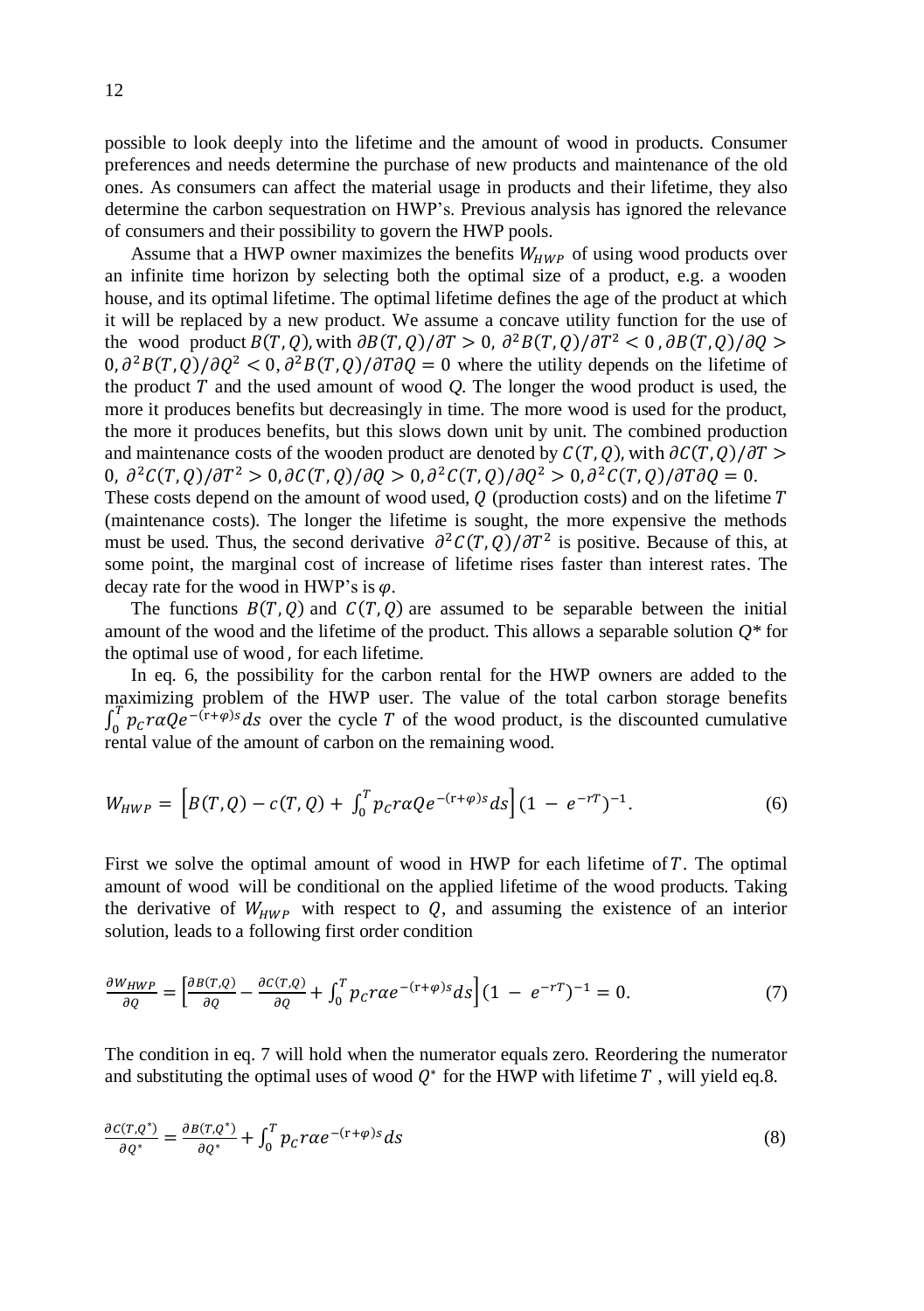This condition states that the marginal production costs on the left hand side (LHS) equal the total marginal benefits of each unit of wood used during the lifetime  $T$  on the right hand side (RHS). The total marginal benefits consist of the increase  $\partial B(T, Q^*)/\partial Q$  and the carbon storage benefits  $\int_0^T p_c r \alpha e^{-(r+\varphi)s} ds$ . It can be readily seen that an increase in the price of carbon increases the amount of wood material used.

The optimal lifetime of the wooden product can be derived from the first order condition of eq. 6 with respect to T. This yield

$$
\frac{\partial B(T,Q^*)}{\partial T} - \frac{\partial C(T,Q^*)}{\partial T} + r p_C \alpha Q^* e^{-(r+\varphi)T} = r e^{-rT} \frac{B(T,Q^*) - c(T,Q^*) + \int_0^T p_C r \alpha Q^* e^{-(r+\varphi)s} ds}{(1 - e^{-rT})}.
$$
(9)

The interpretation of this maximizing condition is similar to the Hartmann formula. The optimal time for giving up the wood product, and replacing it with a new one, is when the marginal benefit of having the product, the LHS of eq. 9, equals the marginal cost, of increasing the lifetime of the product, the RHS of eq. 9. The LHS consists of marginal benefits minus marginal costs of the use of the product plus the rental value of the remaining carbon storage in HWP. The marginal cost of increasing the lifetime of HWP is the market interest rate times the net present value of the upcoming rotations,  $W_{HWP}$ . In the case of  $\varphi = 0$  there is no decay process during the lifetime of HWP. In fact  $\varphi = 0$  implies that the lifetime of a HWP is infinite. In that case the expression for the discounted value of carbon storages in wood products,  $\int_0^T p_c r a Q^* e^{-rs} ds (1 - e^{-rT})^{-1}$  can be replaced by that of the value of the emissions of the same amount of carbon,  $p_c \alpha Q^*$ . With the infinite lifetime of HWP carbon, the payment terms will be absent in eq. 9 and, and the carbon rental has no influence on the lifetime of the wood products.

Typically, there are factors such as fungi and insect pests which result in  $\varphi > 0$ . The influence of carbon price can be formally derived by comparative statics of this model. If we assume that interior solutions exist and write the optimal cycle of HWP use as a function of exogenous parameters  $T^{\circ} = T^{\circ}(Pc, r, \varphi)$ . Next, to demonstrate the impact of possible carbon policies, the comparative static result with respect to carbon price is illustrated. To investigate the properties of  $T^{\circ}(Pc, r, \varphi)$ , we totally differentiate the equilibrium conditions eq. 8 and eq. 9 with respect to exogenous parameter  $p_c$ . Reordering the terms yields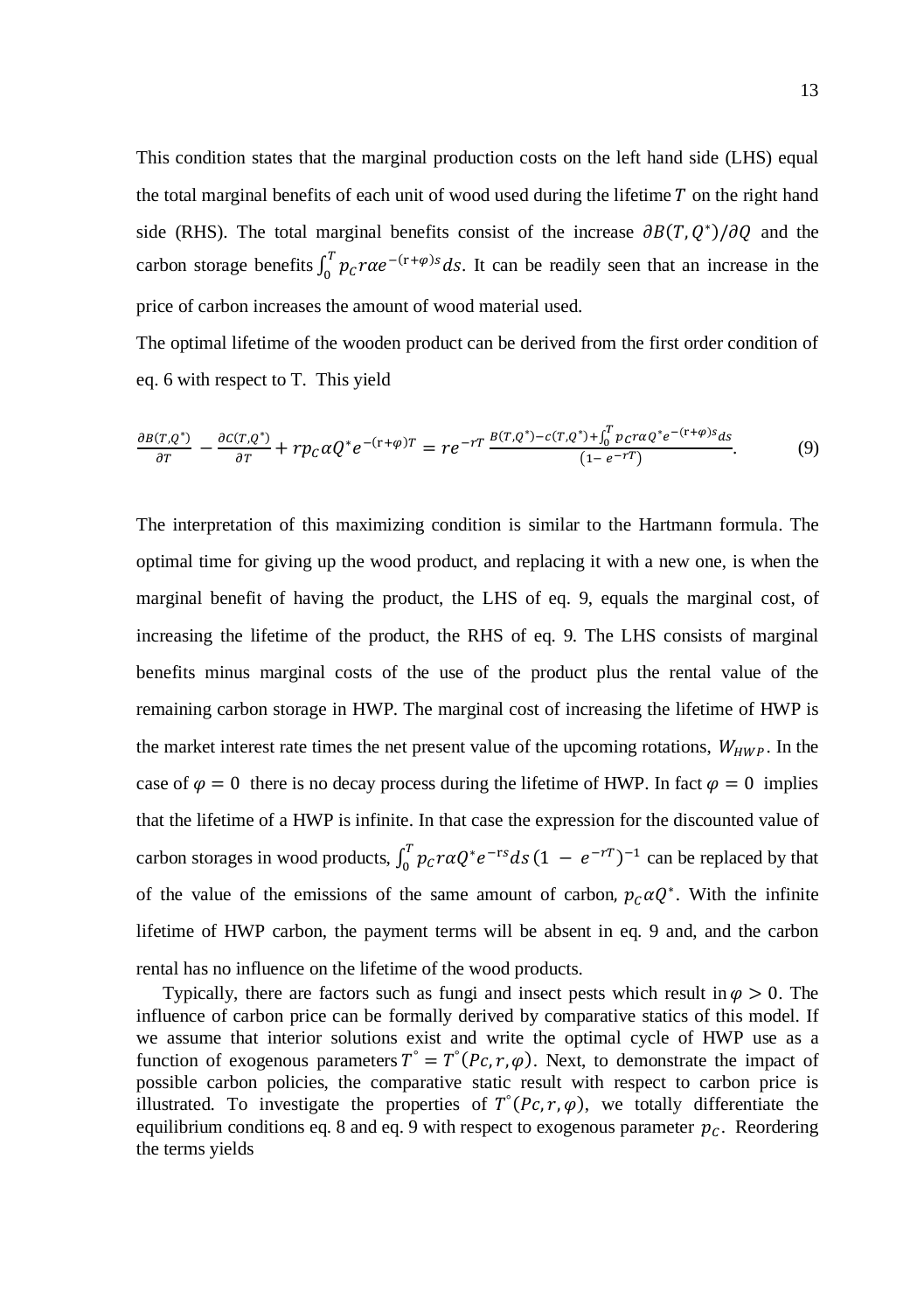$$
\frac{\partial^2 W_{HWP}}{\partial T^2} \frac{dT}{dPc} + \frac{\partial^2 W_{HWP}}{\partial T \partial Q} \frac{dQ}{dPc} = -\frac{\partial^2 W_{HWP}}{\partial T \partial Pc}
$$
(10)

$$
\frac{\partial^2 W_{HWP}}{\partial Q \partial T} \frac{dT}{dPc} + \frac{\partial^2 W_{HWP}}{\partial Q^2} \frac{dQ}{dPc} = -\frac{\partial^2 W_{HWP}}{\partial Q \partial Pc}
$$
(11)

Second derivatives are as follows

$$
\frac{\partial^2 W_{HWP}}{\partial T^2} = \frac{\partial^2 B(T,Q)}{\partial T^2} - \frac{\partial^2 C(T,Q)}{\partial T^2} - \left(\mathbf{r} + \varphi\right) r p_C \alpha Q e^{-(\mathbf{r} + \varphi)T} < 0,\tag{12}
$$

$$
\frac{\partial^2 W_{HWP}}{\partial T \partial O} = r p_C \alpha e^{-(r+\varphi)T} > 0,\tag{13}
$$

$$
\frac{\partial^2 W_{HWP}}{\partial q^2} = \left[ \frac{\partial^2 B(T, Q)}{\partial q^2} - \frac{\partial^2 C(T, Q)}{\partial q^2} \right] (1 - e^{-rT})^{-1} < 0,\tag{14}
$$

$$
\frac{\partial^2 W_{HWP}}{\partial Q \partial P c} = \left[ \int_0^T r \alpha e^{-(r+\varphi)s} ds \right] (1 - e^{-rT})^{-1} > 0, \tag{15}
$$

$$
\frac{\partial^2 W_{HWP}}{\partial T \partial P c} = r \alpha Q \left( e^{-(r+\varphi)\tau} - r \frac{\left[ \int_0^T e^{-(r+\varphi)s} ds \right]}{(1 - e^{-r\tau})^{-2}} \right) = ?.
$$
\n(16)

We assume that  $\frac{\partial^2 W_{HWP}}{\partial x^2}$  $\frac{WHWP}{\partial T^2}$ ,  $\partial^2 W_{HWP}/\partial Q^2 > (\partial^2 W_{HWP}/\partial T\partial Q)^2$ . Then the determinant of the Hessian matrix of the above maximizing problem eq. 12 is positive and valid.

$$
\Delta = \begin{vmatrix} \frac{\partial^2 W_{HWP}}{\partial T^2} & \frac{\partial^2 W_{HWP}}{\partial T \partial Q} \\ \frac{\partial^2 W_{HWP}}{\partial Q \partial T} & \frac{\partial^2 W_{HWP}}{\partial Q^2} \end{vmatrix} = \frac{\partial^2 W_{HWP}}{\partial T^2} \frac{\partial^2 W_{HWP}}{\partial Q^2} - \left(\frac{\partial^2 W_{HWP}}{\partial T \partial Q}\right)^2.
$$
(17)

Cramer's rule states that

$$
\frac{dT}{dPc} = \frac{\begin{vmatrix} -\frac{\partial^2 W_HWP}{\partial T\partial Pc} & \frac{\partial^2 W_{HWP}}{\partial T\partial Q} \\ \frac{\partial^2 W_HWP}{\partial Q\partial Pc} & \frac{\partial^2 W_{HWP}}{\partial Q^2} \end{vmatrix}}{\Delta} = \frac{-\frac{\partial^2 W_HWP}{\partial T\partial Pc} \frac{\partial^2 W_{HWP}\partial^2 W_{HWP}}{\partial Q^2} + \frac{\partial^2 W_{HWP}\partial^2 W_{HWP}}{\partial T\partial Q} \frac{\partial^2 W_{HWP}}{\partial Q\partial Pc}}{\Delta} = ?
$$
(18)

The sign of eq. 18 is ambiguous, so the increase on carbon price could shorten or lengthen the lifetime of harvested wood products with infinite consumption cycles. However, the surprising finding here is that the increase on the price of carbon could shorten the lifetime of HWP in use.

Above, an infinite structure of the model has been used. However, consumption of HWP could also be a single event. In that case, consuming the product will be beneficial as long as it is in use. There is no effect on consumption related to the future consumption and needs. By removing the life-cycle part from eq. 6 the benefit  $\widehat{W}_{HWP}$  for the consumption of HWP product would be as follows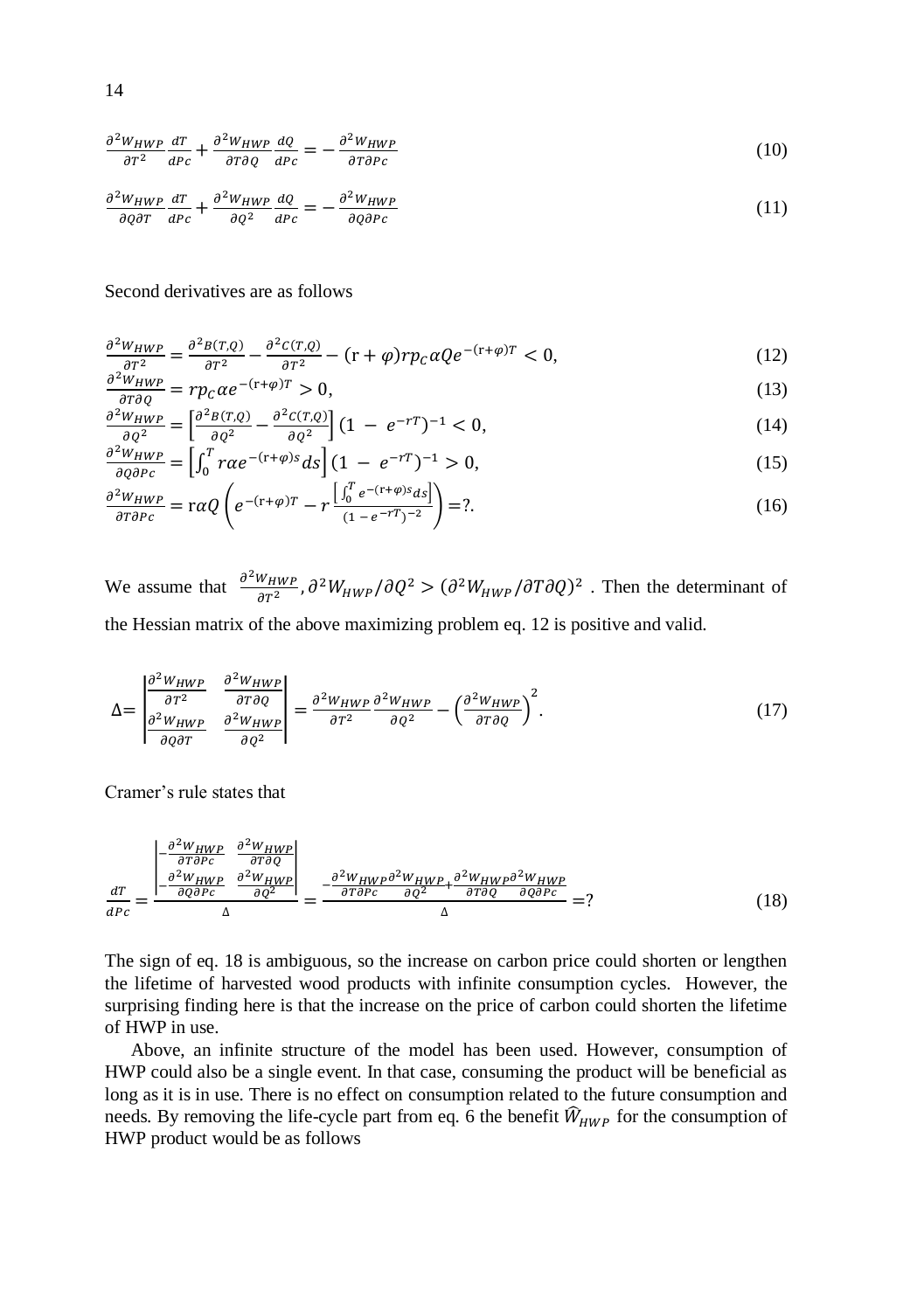$$
\widehat{W}_{HWP} = B(\widehat{T}, Q) - c(\widehat{T}, Q) + \int_0^{\widehat{T}} p_c r \alpha Q e^{-(r+\varphi)s} ds. \tag{19}
$$

In the single rotation case, the rule for the optimal consumption level of wood material for HWP's is the same as the rule given in eq. 8 for the case of infinite time horizon. Given the optimal consumption level, the optimal lifetime of the wooden product  $\hat{T}$  can be derived from the first order condition of eq. 19 as

$$
\frac{\partial B(\hat{T}, Q)}{\partial \hat{T}} - \frac{\partial C(\hat{T}, Q)}{\partial \hat{T}} + r p_C \alpha Q e^{-(r+\varphi)\hat{T}} = 0.
$$
\n(20)

We assume that there exists an interior solution and write the optimal lifetime of single event HWP as a function of exogenous parameters  $\hat{T}^{\circ} = \hat{T}^{\circ} (Pc, r, \varphi)$ . To investigate the properties of  $\hat{T}^{\circ}(Pc, r, \varphi)$ , we totally differentiate the equilibrium conditions, eq. 20 and eq. 8, with respect to the exogenous parameter  $p_c$  and obtain the second derivatives, with the signs given in eq.12-15. However, the sign of the derivative  $\hat{\partial}^2 w_{HWP}/\partial \hat{T}\partial Pc$  is positive in eq. 21, while it was ambiguous in eq. 16 for the case of the infinite cycles of HWP's.

$$
\frac{\partial^2 w_{HWP}}{\partial \hat{\tau}\partial P c} = r\alpha Q e^{-(r+\varphi)\hat{\tau}} > 0,
$$
\n(21)

We assume as for eq. 12 that the determinant  $\hat{\Delta}$  of the Hessian matrix is positive. Then the Cramer's rule states that

$$
\frac{d\tau}{dPc} = \frac{\begin{bmatrix} -\frac{\partial^2 \widehat{W}HWP}{\partial \widehat{T}\partial Pc} & \frac{\partial^2 \widehat{W}HWP}{\partial \widehat{T}\partial \widehat{Q}}\\ -\frac{\partial^2 \widehat{W}HWP}{\partial \widehat{Q}\partial Pc} & \frac{\partial^2 \widehat{W}HWP}{\partial \widehat{Q}^2} \end{bmatrix}}{\hat{\Delta}} = \frac{-\frac{\partial^2 \widehat{W}HWP}{\partial \widehat{T}\partial Pc} & \frac{\partial^2 \widehat{W}HWP}{\partial \widehat{Q}^2} + \frac{\partial^2 \widehat{W}HWP}{\partial \widehat{T}\partial \widehat{Q}} & \frac{\partial^2 \widehat{W}HWP}{\partial \widehat{Q}\partial Pc} > 0
$$
(22)

The sign of eq. 22 is positive. This implies that the lifetime of HWP increases when the carbon price increases in the case of a one-rotation HWP.

In summary, the carbon subsidy tends to increase the amount of wood material used and correspondingly, it increases the amount of carbon over time. In the case where the consumption of wood products is based on infinite time horizon, it is profitable to renew wood products earlier than in the one-rotation case to account for the impact of future cycles. Carbon subsidy tends to increase the lifetime of a HWP when one-rotation model is applied, while in the infinite-time model the impact of carbon subsidy is ambiguous. An exceptional case is a wood product that does not decay over time. For such a product, carbon subsidy has no impact on its lifetime.

### <span id="page-14-0"></span>**2.4 Optimal policy for externalities in forestry**

Climate change and the global economy are strongly interconnected. The correct price of a negative externality, such as carbon emissions, is the net present value of damages caused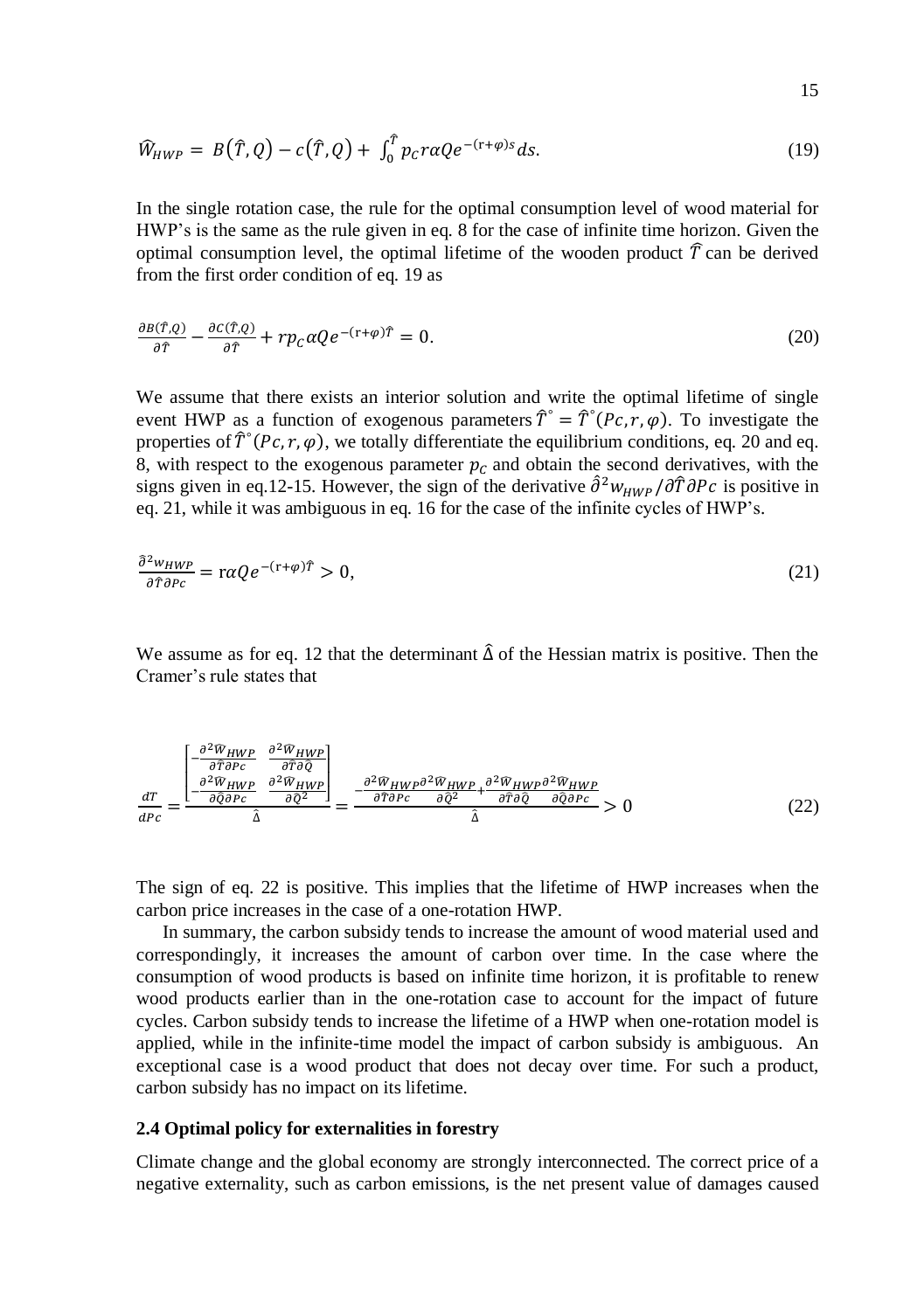by the emissions over time (e.g. Pigou 1920). Ample amount of research has been carried out to estimate this correct price for carbon emissions, referred to as social cost of carbon (SCC) (e.g. Parry et al. 2007). The estimates for the present value of future damages include climate and socio-economic uncertainties and are sensitive to the used interest rate (e.g. Tol 2005; NASEM. 2017; Ricke et al. 2019). According to the estimates, the social cost of emissions of one ton of  $CO<sub>2</sub>$  to atmosphere could be even \$1000. High prices of SCC compared to wood prices necessarily lead to the question: are the current forestry and forest policies optimal? For example, in Finland the roadside price of pulpwood is about 30 $€/m<sup>3</sup>$ . One cubic meter of wood contains about 0.2 tons of carbon corresponding to about 0.7 tons of carbon dioxide, implying that the carbon storage value of timber could be even 20 times the value of pulpwood.

In his 1960 article Coase argued that the Pigouvian-style tax can be replaced by a market mechanism where the parties trade with rights to externalities (Coase 1960). According to Coase, with some limitations, Pareto-optimal allocation can be achieved without government intervention. It is prerequisite that there is no transactions cost and that the rights for externalities are fully defined. In the case of forests, carbon storage is a positive external effect that is generated by trees and soil. In forests where the ownership of these two, i.e. soil and standing timber, is defined, it is possible to determine the ownership of the related externalities. Using satellite imagery and remote sensing monitoring, carbon stocks can be accurately verified at a low cost. Similarly, trading with nonphysical product is easy in principle. However, Coase concludes that in order to carry out a market event, it is necessary to define and approve an agreement and ensure compliance with the terms of the agreement. These measures are often very expensive, in any case expensive enough to prevent many transactions from occurring in a world where the pricing system operates free of cost. Therefore, it is unrealistic to assume that a pure market mechanism would be able to solve these forest-related carbon storage issues.

In addition, although it is clear to whom the trees and forests would belong, the ownership of the carbon stocks externality is not properly defined. The fact that governments control the rights for the externality with the national accounting system and could use them in their climate policy, creates a situation where the forest owners have no full rights to externalities related to their forests. This can lead to a situation where the market mechanism creates real additional sinks sold on the market. However, the state can reuse these same sinks in its own climate targets.

The Clean Development Mechanism (CDM) in the Kyoto Protocol enables carbon sequestration additions of forest offset programs in developing countries to be exploited in emission trading schemes (e.g. IPCC 2006). In the CDM projects, the ownership of additional offsets has been transferred to forest owners and thus incentives for carbon sinks are created. Nevertheless, the usability of carbon sequestration benefits still depends on the acceptability by the host country and third-party verifier (Dormady  $\&$  Englander 2016). In article **IV** we analyzed the current climate policy for forestry in developed countries. In the study forest carbon sinks are utilized, as the social planner maximizes society's wealth under current climate policy. In that case forest owners manage their forest as they have full rights for their forest carbon externality. As stated in the study, if governments have the privilege of benefiting from carbon sequestration of forestry for their climate targets, it would be efficient to transfer those positive externality benefits with a Pigouvian-type subsidy to forest and HWP owners.

The use of forests and the benefits of their carbon sinks can only be a partial solution in mitigating climate change. In Europe, forests' negative emissions have been about one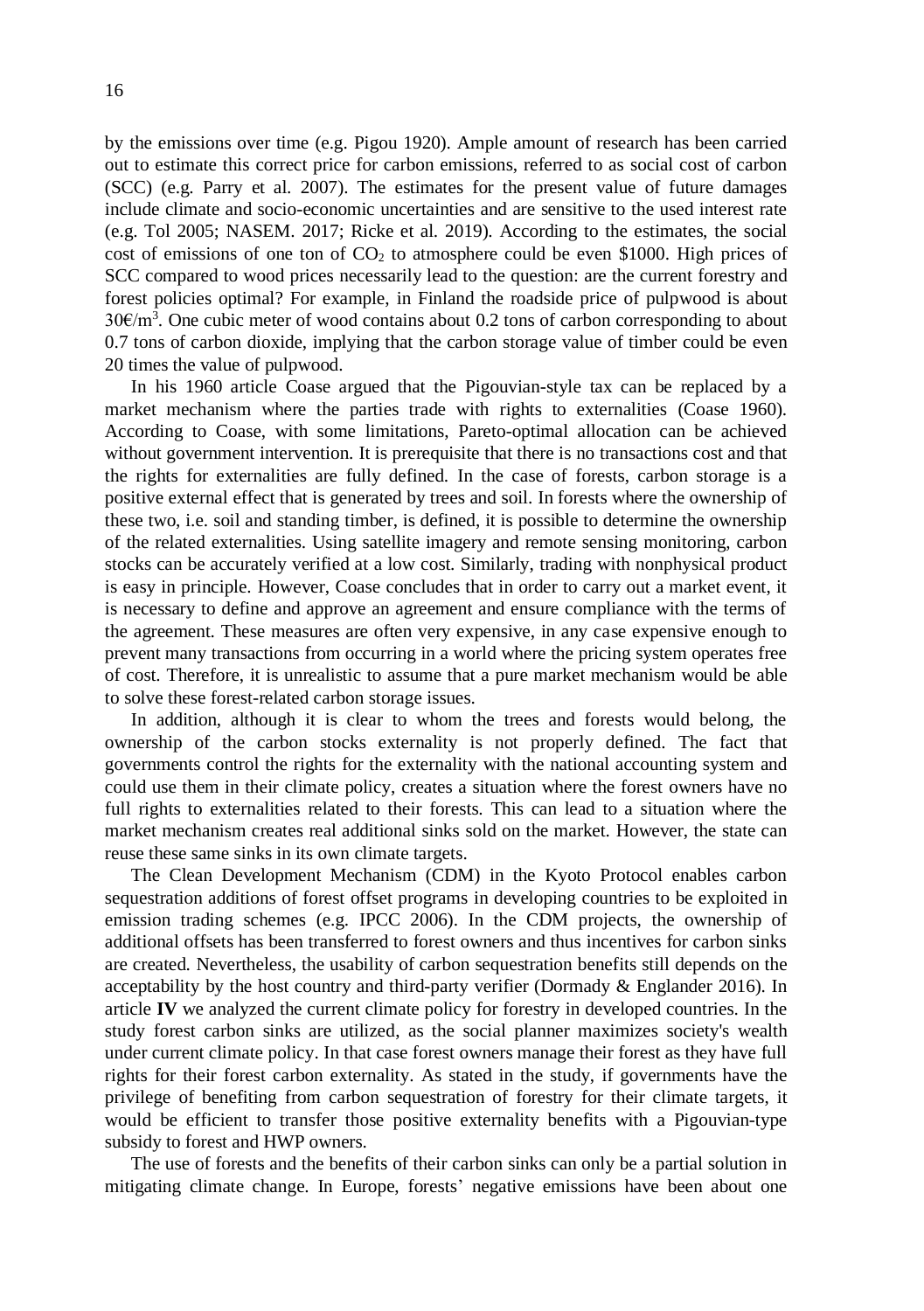tenth of the greenhouse gas emissions in recent decades (EEA 2018, UNFCCC 2011b). According to article **IV,** the potential impact of setting of an individual forest policy compared to current level of global GHG emissions remains low. So, it can well be interpreted that marginal benefits are flat or even constant in the perspective of a climate policy targeted to forestry. However, there are uncertainties about the costs of carbon sequestration in forestry. In such a case, referring to the results of Weitzman (1974) article, a regulator should use price mechanism instead of quantity control. With existing forests, the risk of subsidizing non-additional carbon sinks is high (e.g. Pohjola et al. 2018). Those so-called windfall benefits can be limited by reference levels (RL) beyond which gains are earned. Article **IV** analyzes the current European Union forest climate policy, where reference levels are used to prevent windfall profits. In addition, gains from the policy are restricted with caps. Therefore, it is within limits set by the regulation that carbon sinks can be utilized. Hence, the RL policy with caps is a quantity control mechanism in the presence of uncertainty about costs, a case where price mechanism should be preferred.

#### <span id="page-16-0"></span>**2.5 Carbon value of forest-based sinks**

The fundamental difference between the values of carbon emission and biological sequestration stems from the fact that the first one changes solid or liquid material into gas while the other one changes gas into solid matter, such as wood. The carbon dioxide emission into the atmosphere is a one-way event. There is no way to catch up the same molecules back to the original matter. Instead, in carbon capture, molecules are specifically taken out of the atmosphere and captured into a tangible matter. The length of time that carbon molecules stay in the tangible matter such as wood or soil can be measured. Thus, the period of time that carbon is out of atmosphere can be valued.

Here we assume that carbon sequestration is a perfectly reverse process of emission. In addition, it is assumed that carbon dioxide emission represents a change in ownership, including the responsibility for the harm and benefits caused by climate change to the society, i.e., at the time of emission the onus is released, while at sequestration, the ownership and responsibility to the society are obtained. Then the correct Pigouvian-style tax  $\tau_c(t)$  for carbon emission is the value that is required to take responsibility for the future benefits  $B(t, s)$  and disadvantages  $D(t, s)$  associated with the emission at moment t as

$$
\tau_c(t) = \int_t^{\infty} [D(t,s) - B(t,s)]e^{-rs}ds.
$$
\n(23)

As the carbon emission is an irreversible event within a temporally complex system, the value is calculated by its effects, ad infinitum. By being able to determine the value of irreversible  $CO<sub>2</sub>$  emissions, the correct value of temporary sequestration could be calculated. Let  $y$  denote the moment when the stored carbon, e.g. in wood, is released into the atmosphere

$$
W^{Y}(t) = \int_{t}^{y} [D(t,s) - B(t,s)]e^{-rs}ds = \tau_{C}(t) - \int_{y}^{\infty} [D(t,s) - B(t,s)]e^{-rs}ds.
$$
 (24)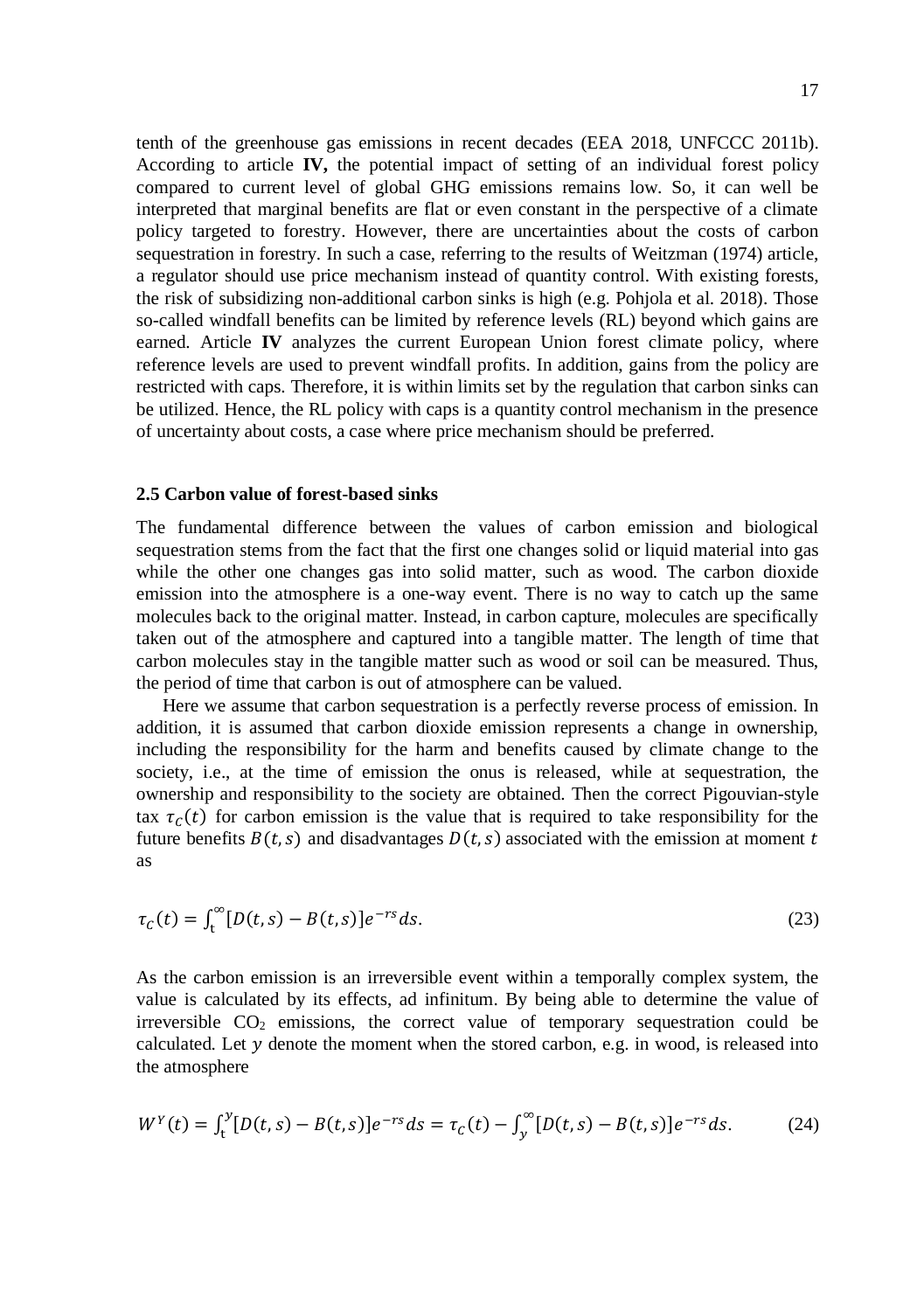The value of temporal carbon storage  $W<sup>Y</sup>(t)$  is the worth of avoided effects of carbon while it was out of the atmosphere between *t* and *y*. If climate change has reached a level at which carbon emissions are harmful,  $D(t, s) > B(t, s)$ , for the society in all periods  $t < s < y$ before releasing, then storing carbon has a positive value  $W^{Y}(t) > 0$ .

The atmospheric lifetime of carbon is not infinite (Archer 2005). The  $CO<sub>2</sub>$  emission increases the amount of  $CO<sub>2</sub>$  molecules in the atmosphere but this increase decreases from one period to another. This kind of decreasing effect can be considered as a negative interest rate. There is also feedback between ocean temperature and atmospheric carbon. When the  $CO<sub>2</sub>$  emissions increase ocean temperatures, the ability of oceans to act as a carbon sink will be reduced (Archer 2005). However, for the present purposes we assume that the atmospheric lifetime of carbon is infinite, e.g. the absorption into seas is ignored. We also assume that there exist no indirect marginal effects over time between ocean temperature and its ability to act as a carbon sink. Because of these restrictions, the emission moment is ignored from the benefit and disadvantage functions,  $D(t, s)$  =  $\widehat{D}(s)$  and  $B(t, s) = \widehat{B}(s)$ . Then the term  $\int_{y}^{\infty} [D(t, s) - B(t, s)] e^{-rs} ds$  in eq. 24 equals the carbon tax  $\tau_c(t + y)$ , and the eq. 24 can be written as

$$
W^{Y}(t) = \tau_{C}(t) - \tau_{C}(t + y)e^{-r(y - t)}.
$$
\n(25)

By assuming an infinite atmospheric lifetime of carbon and by limiting the indirect effects of carbon emissions over time, we see from eq. 25 that the value of temporal carbon storage  $W<sup>Y</sup>(t)$  equals the discounted difference of correct tax  $\tau_c$  for carbon emissions between the initial  $t$  and releasing moments  $t + y$ .

If the carbon tax is constant, i.e.  $\tau_c(t) = \tau_c(t + y)$  in eq. 25, the correct social value for temporal carbon storage  $W^{Y}(t) = \tau_{C}(t) \left(1 - e^{-r(y-t)}\right)$  equals the rental payment of the carbon sequestration between periods y and t. This is a similar payment for carbon sequestration as in article **I**.

One aspect that separates emissions and biological sinks is uncertainty. Emissions are irreversible, but the value of sinks is time dependent. In the case of forests, e.g. forest fires are a threat that can cause carbon dioxide to be released before scheduled by forest management. The value of an uncertain carbon sink depends on the expected releasing time  $Z(\theta)$  of that sink. Typically risks such as fires affect negatively the expected storing time of carbon  $Z(\theta) < (t + y)$ . By changing the scheduled time y to uncertain time  $Z(\theta)$  in the eq. 24, it can be written as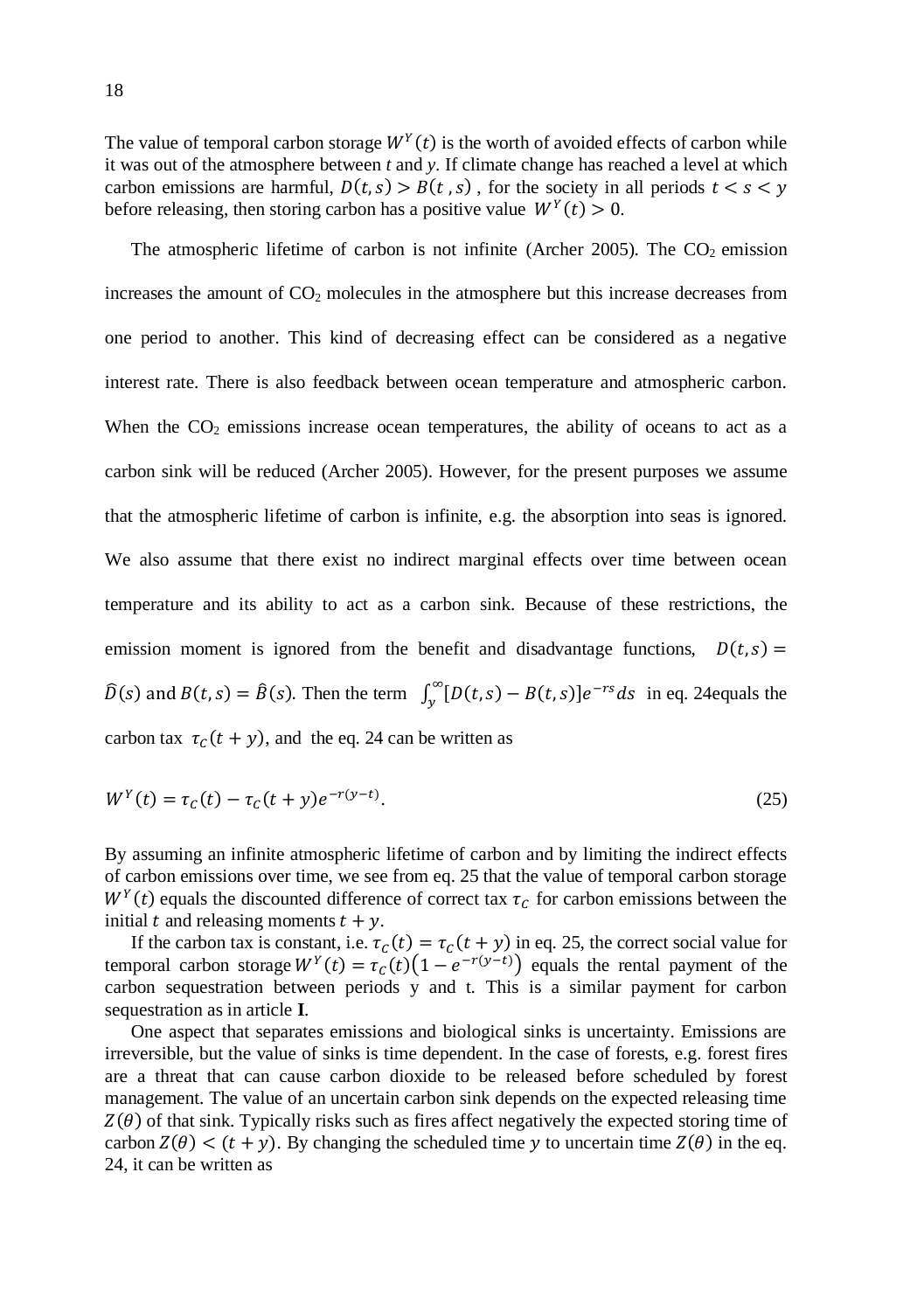$$
EW^{Z(\theta)}(t) = \tau_C(t) - \int_{Z(\theta)}^{\infty} [D(t,s) - B(t,s)]e^{-rs}ds.
$$
 (26)

The value of an uncertain carbon sink is less than that of a certain sink  $EW^{Z(\theta)}(t)$  <  $W<sup>Y</sup>(t)$ , because  $Z(\theta) < (t + y)$ .

Within carbon sink trading, uncertainty is also related to the responsibility to provide agreed sinks and the benefits caused by the reversed emissions. A temporary carbon sink may be released by the other party earlier than agreed in the contract, and the desired carbon sequestration benefits may be lost. Also, there may be a doubt related to the counterparty's ability to control the storage. However, these uncertainties can be avoided or reduced by paying offsets afterwards, using collaterals, or by using a carbon-rental based policy. Carbon rental payments are paid only based on actual climate benefits. Therefore, when the climate benefits are decreased, as in the case of logging or harvesting of a forest, the payments can be decreased as well, and there would be no need to recover the payments already made, as in the subsidy-tax based policy.

### <span id="page-18-0"></span>**3 SUMMARIES OF THE ARTICLES**

### <span id="page-18-1"></span>**Article I Uusivuori and Laturi: Carbon rentals and silvicultural subsidies for private forests as climate policy instruments**

This article applies an endogenous growth model with a description of an age-class structure to study the impacts of climate policies on privately owned and managed forests. The model describes the behavior of a utility-maximizing private nonindustrial landowner who optimizes consumption flow, harvest timing and the temporal allocation of silvicultural investments. Two policy options, one in which the landowner is granted periodic carbon rental payments and one in which the government subsidizes the costs of silvicultural investments that enhance tree growth, are studied. The rules for when the policy measures have both intended and unintended effects are derived. Using numerical examples, we demonstrate that the effectiveness of both policy options depends on the ageclass structure of forests when future carbon benefits are discounted. In the case of discounting, carbon rental payments are more effective for forests with old age-class structures, while silvicultural subsidies are more effective for forests with young age-class structures. Carbon rentals generally lengthen the rotations used and increase the use of silvicultural investments. This will lead to higher timber volume and carbon stock of forest in both the long and short run.

In the case of subsidies to the silvicultural costs, the amount of investments to enhance tree growth increases. This increased growth will lead to higher timber volume and carbon stock in each age-class. However, our numerical example demonstrates the effect that the increase on the subsidy to silvicultural costs tends to shorten the rotation. In those cases where subsidy is large enough to shorten rotation, the long-run net effects of the subsidybased policy on total timber volumes become negative.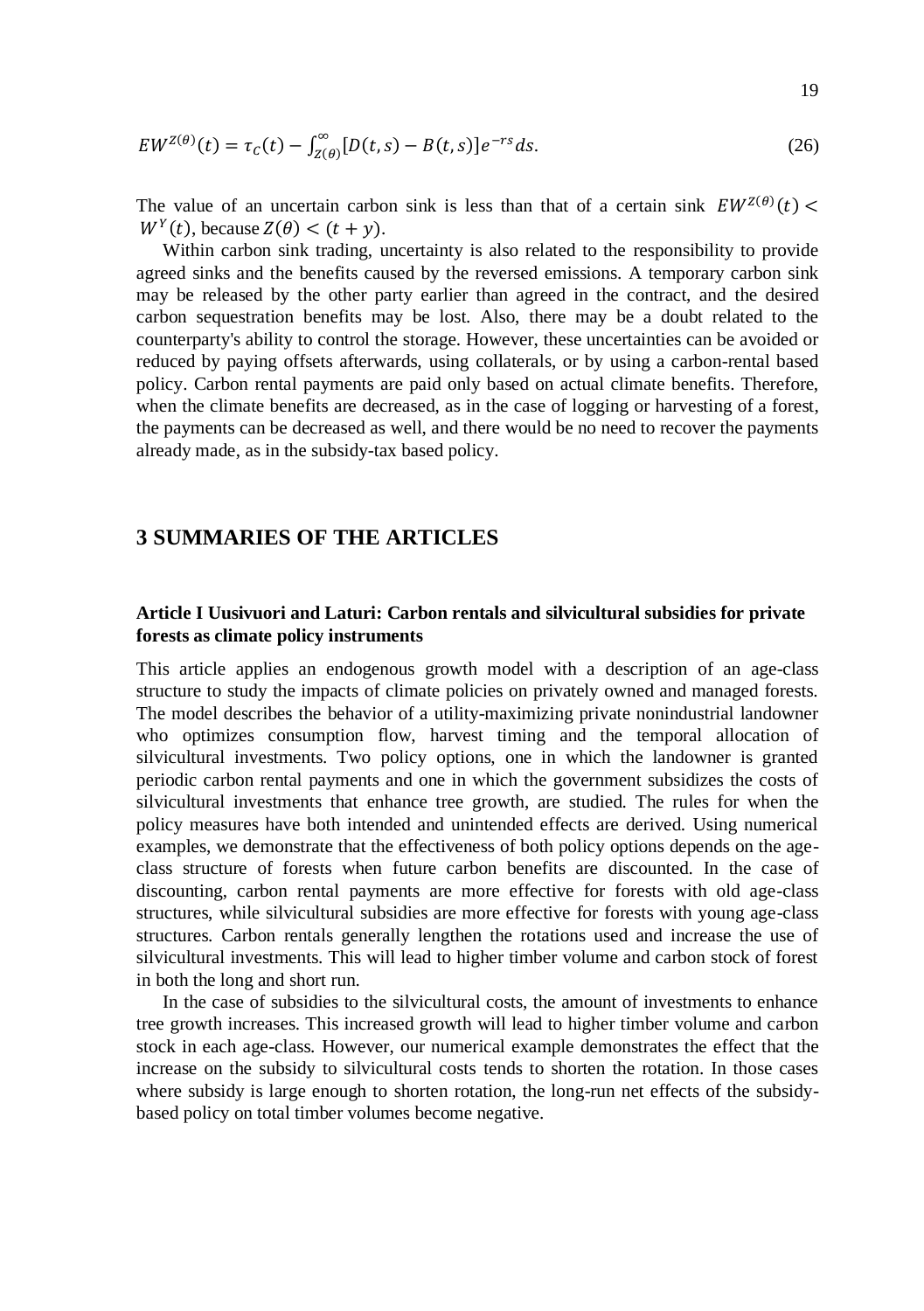### <span id="page-19-0"></span>**Article II Laturi, Mikkola and Uusivuori: Carbon reservoirs in wood products-inuse in Finland: current sinks and scenarios until 2050.**

This paper addresses the question of how much carbon will be sequestered in wood products during the upcoming decades in Finland. Using sawnwood and other wood material consumption data since the 1950s and inventory data of carbon reservoirs of wood products in the Finnish construction and civil engineering sector, we first derive estimates for the carbon reservoirs in wood products-in-use in that sector. We then extend the estimate to include all wood products-in-use. We find that the carbon pool of wood products in the Finnish construction and civil engineering sector grew by about 12% since an inventory for 2000, and that the overall estimate for carbon reservoirs of Finnish wood products in 2004 was 26.6 million tons of carbon. In building the scenarios until 2050, econometric time series models accounting for the relationship between wood material consumption and the development of GDP were used. The results indicate that the range of carbon reservoirs of wood products in Finland will be 39.6–64.2 million tons of carbon in the year 2050. The impacts of different forms of the decay function on the time-path of a carbon sink and its value in wood products were also studied. When a logistic decay pattern is used, the discounted value of the predicted carbon sink of wood products in Finland is between  $\epsilon$ 850 and  $\epsilon$ 1380 million at the price level of  $\epsilon$ 15/CO<sub>2</sub> ton as opposed to 440–900 million euros, if a geometric decay pattern is used.

#### <span id="page-19-1"></span>**Article III Laturi, Lintunen and Niinistö: Specification of a size-classified matrix model: the effects on growth predictions and economically optimal harvesting regimes**

This paper addresses the effect of specification of a size-class model on the solution for economically optimal forest management. We first focused on the choice of the conversion method to convert the growth data of individual trees into size-class structure; i.e., we tested two alternative estimators (proportion and increment). Next we studied the effects of specification of size classes with different numbers of diameter classes and partitioning within. Growth description was based on the MOTTI stand-level simulator built on data from extensive field measurements in managed forests in Finland. Optimal forest management with the size-classified matrix model included thinning and clear-cutting and was studied for even-aged forest stands. We found that the proportion estimator better captured growth dynamics of small-diameter trees, whereas for larger-diameter trees the difference between estimators was less evident. The effect of the number and partitioning of size classes depended on the estimator method. With the proportion estimator, the number of size classes did not have systematic effects on timber yield nor land expectation value. With the increment estimator, yield and land expectation value systematically decreased when the number of size classes was increased. The results show that specification of a size-class model has clear effects on growth predictions as well as on optimized economic indicators. Therefore, it is important to check the robustness of results and policy recommendations with different numbers of size classes, different partitioning, and alternative conversion methods and their combinations.

### <span id="page-19-2"></span>**Article IV Laturi, Lintunen and Uusivuori: Modeling the economics of the reference levels for forest management emissions in the EU.**

This paper investigates the timber market impacts and the effectiveness of the reference level policy in promoting forest management actions in the EU countries. We also study how setting of caps for policy-based gains affects the effectiveness of the policy. We found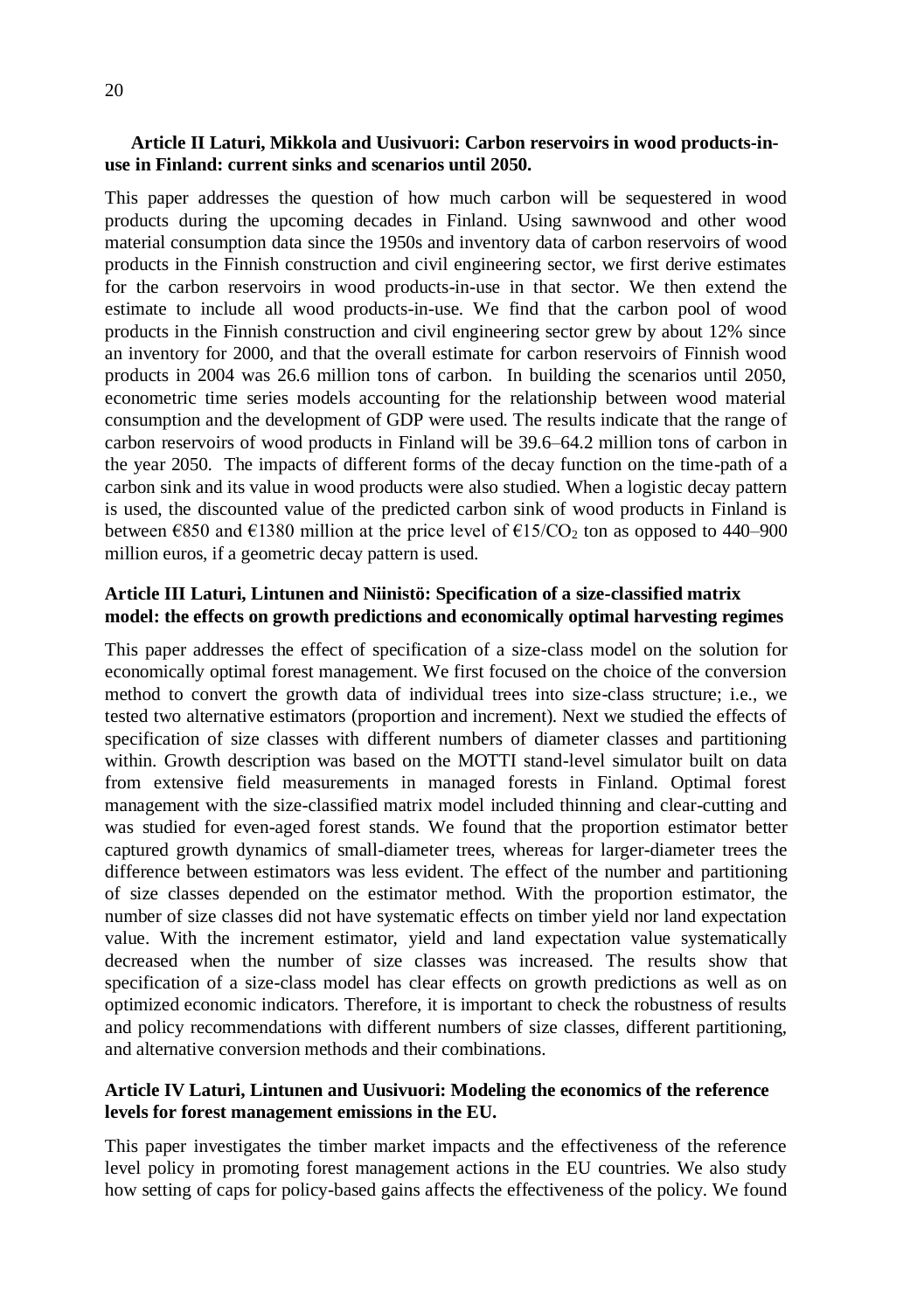that the policy enhances carbon sequestration, if it is implemented in such a way that it affects harvests. The market impacts and the effects on forest sinks can be substantial in countries where non-LULUCF sector emissions are high relative to the potential of forest resources to act as sinks. In smaller countries with relatively large forest resources, the effectiveness of the policy is dampened by upper limits imposed on the emission compensations. The results of our study can be used to improve the effectiveness of policies in climate change negotiations.

### <span id="page-20-0"></span>**4 CONCLUSIONS**

Forests provide a carbon sink, which plays a role in the optimal climate policy. However, forests are a renewable resource where management considers the benefits of both existing and future trees in relation to other returns. In addition, forests are a very heterogeneous resource, both biologically and in terms of the ecosystem services they provide.

This thesis considered optimal forestry under climate policy. The main research questions were a*) How to trade-off forest carbon sinks in forest against economic benefits from harvesting? b) How a carbon subsidy on forest sinks as an economic incentive and the national reference levels for carbon sequestration as nation-wide constraints affect forest management and promote climate change mitigation? c) Do the model description of forest, silviculture and age structure play when defining climate policy for forestry?*

In order to consider the externalities of the carbon stocks of both wood products and forests, carbon policy must also address two issues. Two policies are needed, one for increasing the use of wood products and the other for increasing the carbon stock of forests. The results show that if carbon sequestration in forest is subsidized, the first impacts on harvesting will take effect on existing forests near harvesting age. Because carbon subsidy tends to increase the rotation length, logging tends to decrease in the short term. This decrease in logging reduces the ability to produce HWPs. The long-term impact of carbon subsidy depends on the level of subsidy. At low levels of subsidy, both the logging and the standing stock increase in the long run for two reasons. First, carbon subsidy tends to increase the use of silvicultural investments. Second, the longer rotation cycles produce older and larger trees for harvesting. However, if the carbon subsidy is high enough, the optimal rotation occurs beyond the MSY rotation age, in which case a marginal increase in carbon subsidy tends to decrease average annual harvesting and thus the ability to produce HWPs in long term. Thus, the trade-off between the carbon stocks of wood products and forests requires a subsidy policy accounting for both.

One way to mitigate climate change is to increase forest growth by paying subsidies to silvicultural investments that enhance the growth. The results show that forest growth and harvesting will increase both in the short-term and in the long-term if the subsidy is low enough for the optimal rotation cycle not to shorten. With high enough silvicultural subsidy the optimal rotation cycle will be shortened. In that case the carbon storage in forests tends to decrease. Therefore, the trade-off between the monetary income of harvesting and carbon stock requires policies that address both.

Management of existing forests and trees is an essential part of using forests to mitigate climate change. The theories of forest economics indicate that forest owners change their forest management when policies address their forestry objectives. The reference levels, used in the EU climate policies for forests, are country-level targets for forest management emissions. For these reference levels to have a real impact on the carbon sink of forests and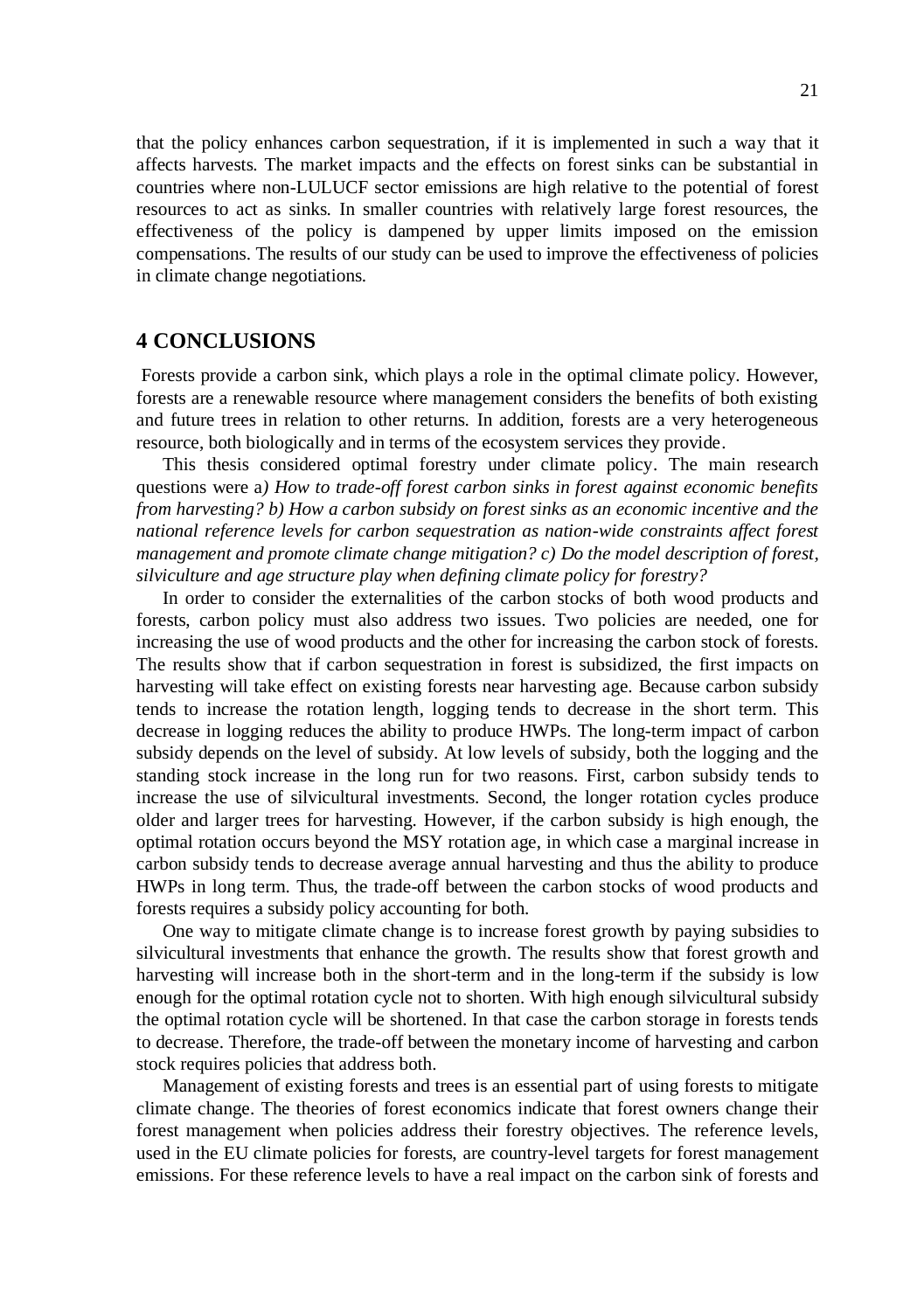HWPs, governments need to implement policies on forest management and on the use of HWPs. First, the externality related to carbon storage in forests and wood products needs to be priced correctly. This price mechanism would create an incentive for forest and HWP owners to improve and preserve those reservoirs. The price for externality could be created with different ways such as using subsidies or with market mechanism. However, the property rights for externalities should be fully defined before market mechanism could perform perfectly. Both the sellers and the buyers should be confident that there are no other parties that have the privilege to use the object of exchange. Also, other transaction costs disrupt the market mechanism.

Carbon stocks of forests and HWP's are temporary and often vulnerable to the risk of carbon being released back into the atmosphere as a result of fire. Also, the contracting of a temporary carbon sink may be rejected by the other party. In addition, there may be a doubt related to the counterparty's ability to control storage. These temporal limitations and risks should be considered when valuing these stocks. These kinds of uncertainties related to plausibility can be reduced and handled by paying offsets afterwards, using collaterals or by using carbon rental-based policy.

The effects of carbon subsidies on the use of forests and on wood products differ to some extent from each other. In both cases, the compensation increases the amount of carbon in storage during one lifetime of HWP or one rotation of forest stand. However, in terms of the length of carbon storage the results may differ. A subsidy lengthens the forest rotation, but a subsidy paid for HWP could shorten the lifecycle of storage that decays over the lifetime, because it may be profitable to renew wood products earlier than without subsidy. However, a carbon subsidy tends to increase the lifetime of HWP's whose consumption is not permanent.

In a situation of existing forests and wood products, there is a risk that a policy will be directed towards actions that would be taken even without the policy, i.e. a nonadditionality issue arises. Reference levels with caps aim to prevent gains and losses from activities that are not affected by the policy. For example, the carbon stock in HWPs in Finland seems to increase without additional policy measures. However, the caps on the reference level policy prevent the implementation of effective national policy measures, because they limit the gains to such a low level that it is not worthwhile to implement a real policy measure. This is particularly the case in countries with a high forest cover in relation to the population and total emissions. The slow implementation of national policies is also affected by long time horizon in forestry and slow adaptation in forest growth. As a result, an international climate policy related to forestry would be more effective if the time horizon of the objectives were closer to that of forestry objectives.

Forests are complex systems and even with the absence of uncertainty or non-timber ecosystem benefits, , the defining of the optimal use of forests is a demanding task. For example, the effects of specifying a size-classified matrix model on the results are already significant in growth predictions and optimizing wood production, so it can be assumed that those effect also related to optimization of carbon sequestration together with timber production. Including such uncertainties and features in the policy context can have profound impacts in defining policy objectives and levels.

From the perspective of climate policy, it should be noted that forestry is about the management of a renewable resource with potentially positive externalities. The optimal management depends on the current state of the resource and its growth capacity. The optimal path for the carbon stock may be or may become cyclical, and the short- and long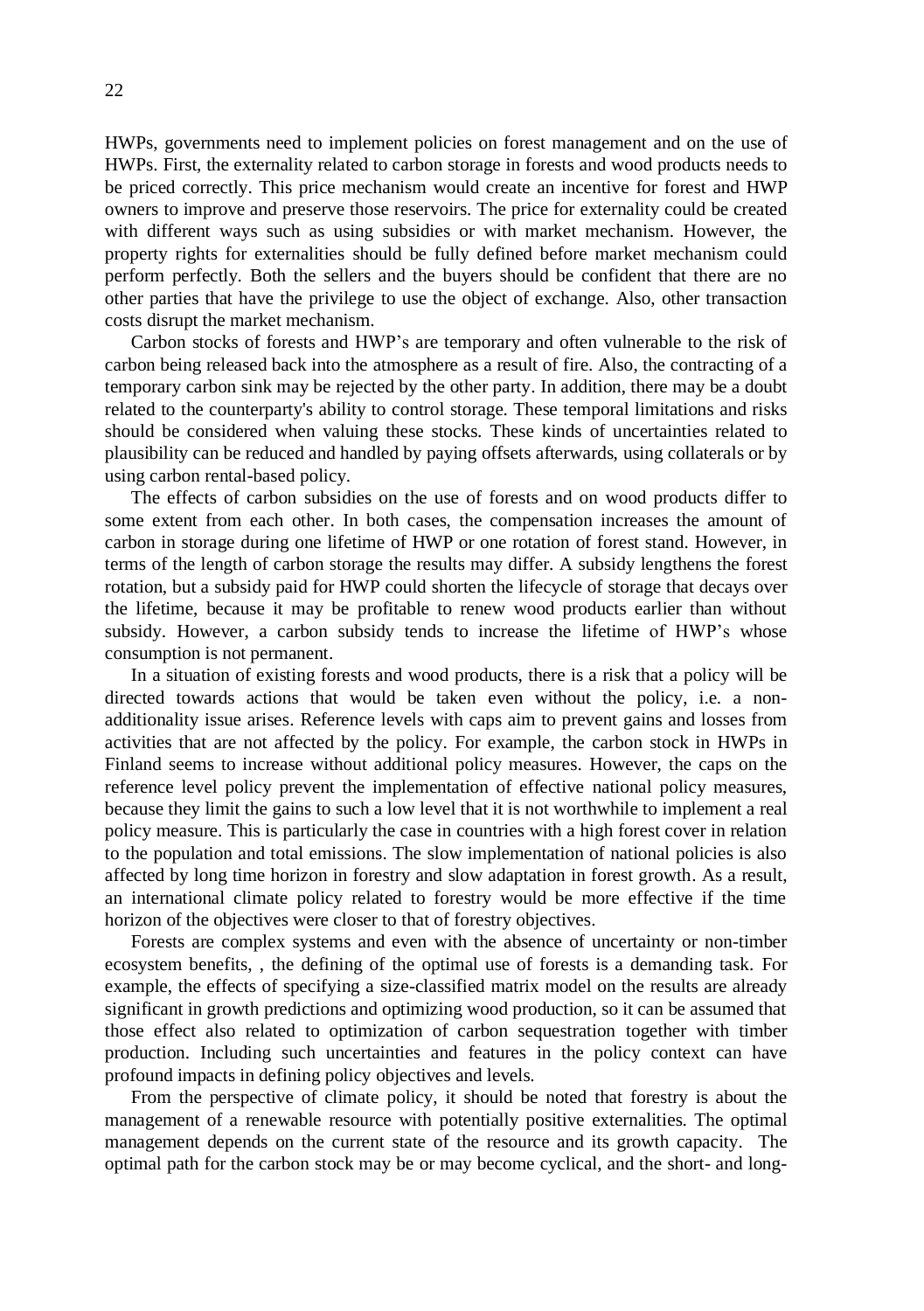term effects may be different. In the case of forestry subsidies targeting directly the carbon stock tend to work correctly.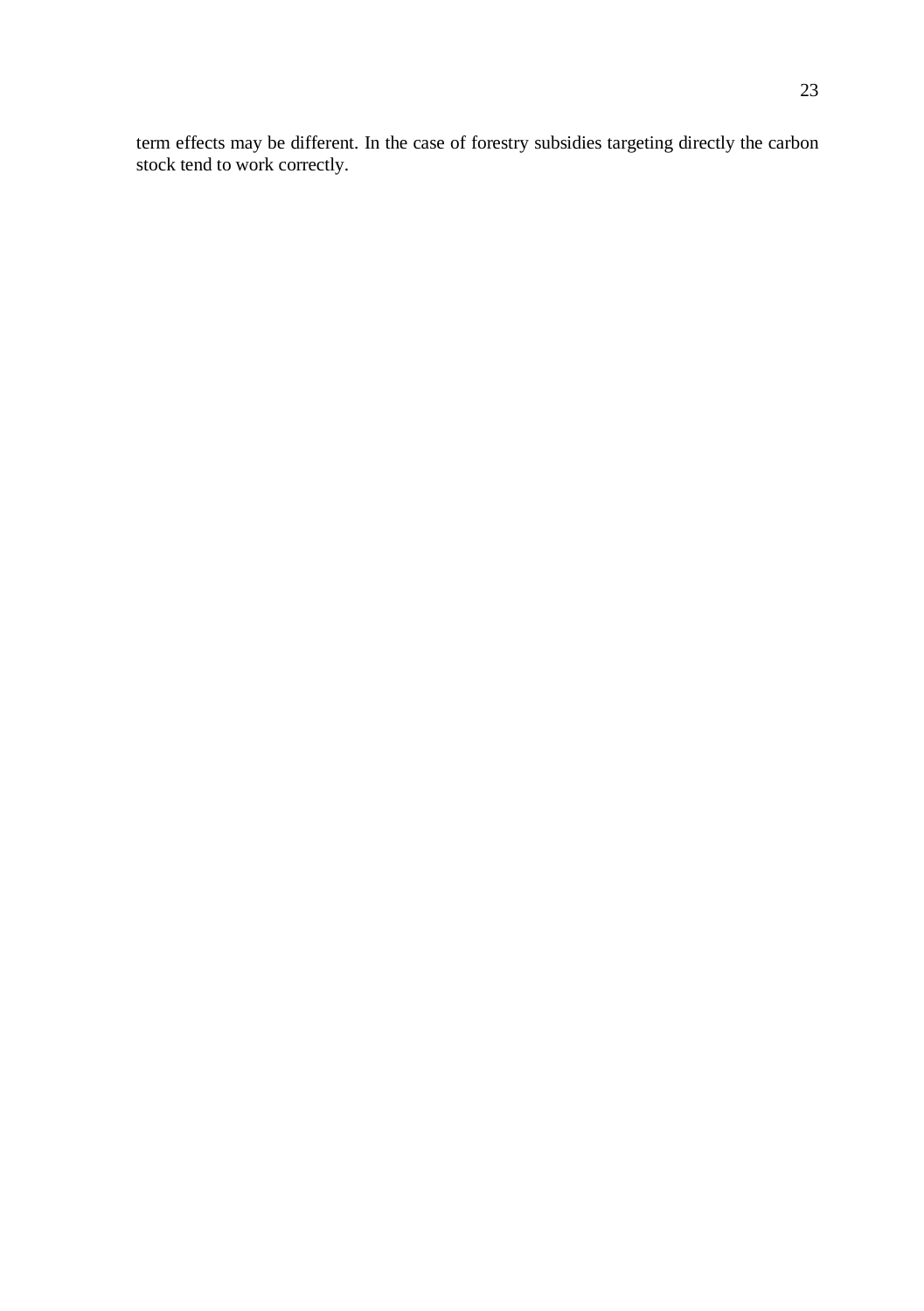### <span id="page-23-0"></span>**REFERENCES**

Archer, D. 2005. Fate of fossil fuel  $CO<sub>2</sub>$  in geologic time. Journal of Geophysical Research: Oceans, 110(C9). <https://doi.org/10.1029/2004JC002625>

Bellassen, V, N Viovy, S Luyssaert, G Le Maire, M-J Schelhaas and PCiais. 2011. Reconstruction and attribution of the carbon sink of European forests between 1950 and 2000. Global Change Biology, 17, 3274–3292. [https://doi.org/10.1111/j.1365-](https://doi.org/10.1111/j.1365-2486.2011.02476.x) [2486.2011.02476.x](https://doi.org/10.1111/j.1365-2486.2011.02476.x)

Coase, R. H. 1960. The problem of social cost. In Classic papers in natural resource economics (pp. 87-137). Palgrave Macmillan, London.

Dormady, N. C., & Englander, G. 2016. Carbon allowances and the demand for offsets: a comprehensive assessment of imperfect substitutes. Journal of Public Policy, 36(1), 139- 167. <https://doi.org/10.1017/S0143814X14000336>

EEA. 2018. EEA greenhouse gas-Data viewer. Available at [http://www.eea.europa.eu/data](http://www.eea.europa.eu/data-and-maps/data/data-viewers/greenhouse-gases-viewer)[and-maps/data/data-viewers/greenhouse-gases-viewer.](http://www.eea.europa.eu/data-and-maps/data/data-viewers/greenhouse-gases-viewer)

Favada, I. M., Karppinen, H., Kuuluvainen, J., Mikkola, J., & Stavness, C. 2009. Effects of timber prices, ownership objectives, and owner characteristics on timber supply. Forest Science, 55(6), 512-523. <https://doi.org/10.1093/forestscience/55.6.512>

Feldman, D. R., Collins, W. D., Gero, P. J., Torn, M. S., Mlawer, E. J., &Shippert, T. R. 2015. Observational determination of surface radiative forcing by CO 2 from 2000 to 2010.Nature, 519(7543), 339. <https://doi.org/10.1038/nature14240>

Gold, S 2003. The development of European forest resources, 1950–2000: A better information base. Geneva Timber and Forest Discussion Paper 31. <https://digitallibrary.un.org/record/521200>

IPCC. 2013. Climate Change 2013: The Physical Science Basis. Contribution of Working Group I to the Fifth Assessment Report of the Intergovernmental Panel on Climate Change [Stocker, T.F., D. Qin, G.-K. Plattner, M. Tignor, S.K. Allen, J. Boschung, A. Nauels, Y. Xia, V. Bex and P.M. Midgley[. https://www.ipcc.ch/report/ar5/wg1/](https://www.ipcc.ch/report/ar5/wg1/)

IPCC. 2018. Summary for Policymakers. In: Global Warming of 1.5°C. An IPCC Special Report on the impacts of global warming of 1.5°C above pre-industrial levels and related global greenhouse gas emission pathways, in the context of strengthening the global response to the threat of climate change, sustainable development, and efforts to eradicate poverty [Masson-Delmotte, V., P. Zhai, H.-O. Pörtner, D. Roberts, J. Skea, P.R. Shukla, A. Pirani, W. Moufouma-Okia, C. Péan, R. Pidcock, S. Connors, J.B.R. Matthews, Y. Chen, X. Zhou, M.I. Gomis, E. Lonnoy, T. Maycock, M. Tignor, and T. Waterfield (eds.)]. World Meteorological Organization, Geneva, Switzerland, 32 pp.(eds.)]. Cambridge University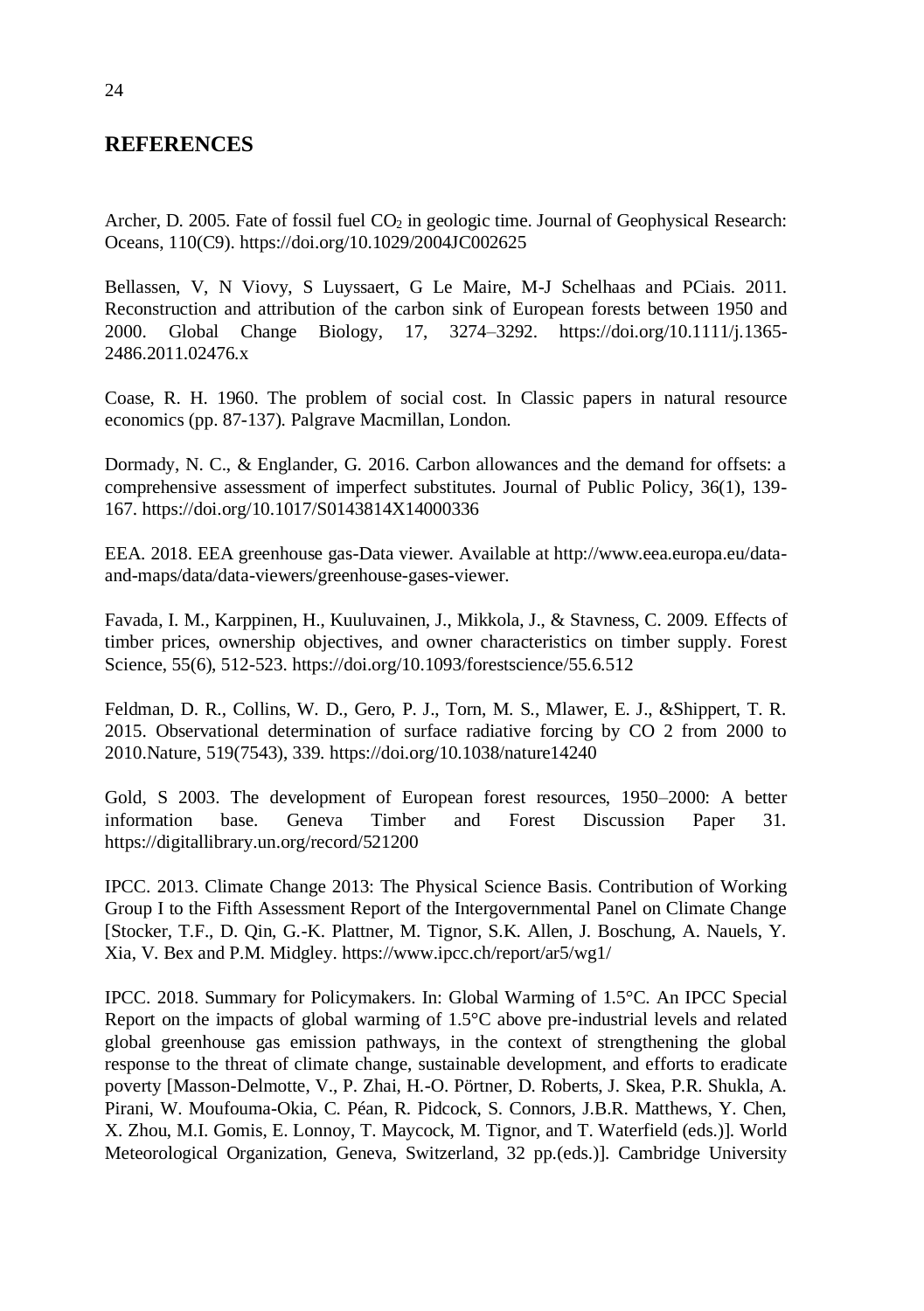Press, Cambridge, United Kingdom and New York, NY, USA, 1535 pp. [https://www.ipcc.ch/site/assets/uploads/sites/2/2019/05/SR15\\_SPM\\_version\\_report\\_LR.pdf](https://www.ipcc.ch/site/assets/uploads/sites/2/2019/05/SR15_SPM_version_report_LR.pdf)

Kuuluvainen, T., Tahvonen, O., & Aakala, T. 2012. Even-aged and uneven-aged forest management in boreal Fennoscandia: a review. Ambio, 41(7), 720-737. <https://doi.org/10.1007/s13280-012-0289-y>

Lintunen, J., Laturi, J., & Uusivuori, J. 2016. How should a forest carbon rent policy be implemented? Forest Policy and Economics, 69, 31-39. <https://doi.org/10.1016/j.forpol.2016.04.005>

MacDicken, k. 2014. Forest Resources Assessment Working Paper 180.Food and Agriculture Organization of the United Nations Forestry Department. Rome Retrieved, 11. <http://www.fao.org/3/ap862e/ap862e00.pdf>

Morrison-Saunders, A., & Pope, J. 2013. Conceptualising and managing trade-offs in sustainability assessment. Environmental Impact Assessment Review, 38, 54-63. <https://doi.org/10.1016/j.eiar.2012.06.003>

NASEM. 2017. National Academies of Sciences, Engineering, and Medicine.Valuing Climate Damages: Updating Estimation of the Social Cost of Carbon Dioxide.National Academies Press. <http://nap.edu/24651>

Parry, M., Parry, M. L., Canziani, O., Palutikof, J., Van der Linden, P., & Hanson, C. (Eds.). 2007. Climate change 2007-impacts, adaptation and vulnerability: Working group II contribution to the fourth assessment report of the IPCC (Vol. 4). Cambridge University Press.

Pigou, A.C. 1920. The Economics of Welfare.McMillan&Co. London (1932).

Pohjola, J., Laturi, J., Lintunen, J., & Uusivuori, J. 2018. Immediate and long-run impacts of a forest carbon policy—A market-level assessment with heterogeneous forest owners. Journal of Forest Economics, 32, 94-105. <https://doi.org/10.1016/j.jfe.2018.03.001>

Price, C., & Willis, R. 2011. The multiple effects of carbon values on optimal rotation. Journal of Forest Economics, 17(3), 298-306. <https://doi.org/10.1016/j.jfe.2011.02.002>

Pressler, M., R. 1859. Der Rationelle Waldwirth und sein Waldbau des höchsten Ertrags. Zweites (selbstständiges) Buch. Die forstliche Finanzrechnung mit Anwendung auf Wald-Werthschätzung und -Wirthschaftsbetrieb. WoldemarkTürk, Dresden.

Rautiainen, A., Lintunen, J., & Uusivuori, J. 2018. Market-Level Implications of Regulating Forest Carbon Storage and Albedo for Climate Change Mitigation. Agricultural and Resource Economics Review, 47(2), 239-27[1. https://doi.org/10.1017/age.2018.8](file://///lukefile1.ns.luke.fi/laturi/Metla/Väikkäri/PainettuFinalVersio/.%20https:/doi.org/10.1017/age.2018.8)

Ricke, K., Drouet, L., Caldeira, K., &Tavoni, M. 2018. Country-level social cost of carbon.NatureClimateChange, 8(10), 895. [https://doi.org/10.1038/s41558-018-](https://doi.org/10.1038/s41558-018-0282-y) [0282-y](https://doi.org/10.1038/s41558-018-0282-y)